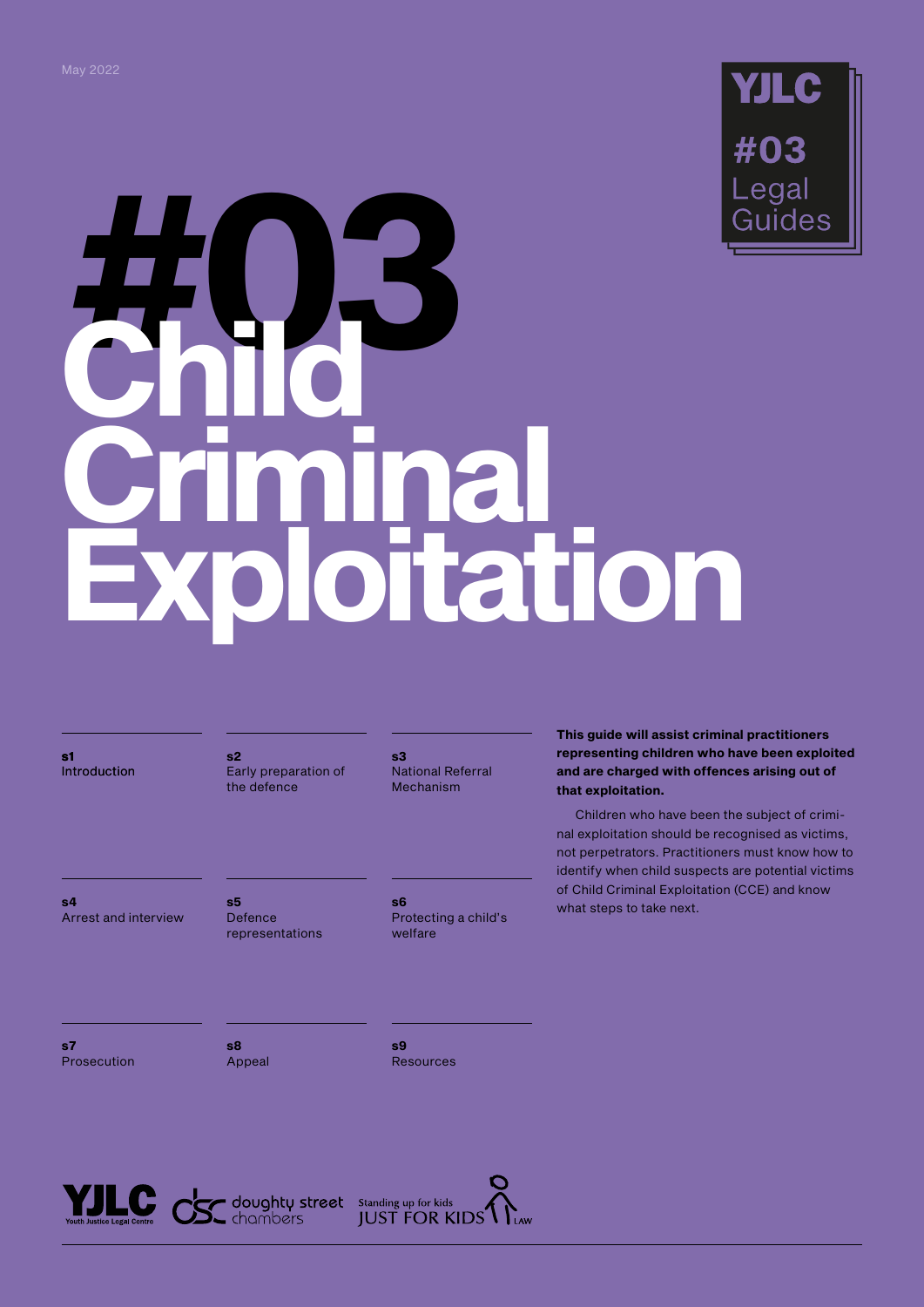CCE 'occurs where an individual or group takes advantage of an imbalance of power to coerce, control, manipulate or deceive a child ... The victim may have been criminally exploited even if the activity appears consensual. Child Criminal Exploitation does not always involve physical contact; it can also occur through the use of technology'.<sup>1</sup>

'Child trafficking' is defined as the recruitment, transportation, transfer, harbouring or receipt of a child for the purpose of exploitation.2 Therefore, victims of CCE can be also be defined as victims of trafficking (VoTs).

CCE often occurs within 'county lines' drug-dealing operations. 'County lines' is a term used to describe gangs involved in exporting illegal drugs within the UK, using dedicated mobile phone lines. They are likely to exploit children to move and store the drugs, and will often use coercion, intimidation and violence.3

- 1 'County Lines Exploitation: Practice guidance for Youth Offending Teams and frontline practitioners', Ministry of Justice, published 15 October 2019, updated 6 January 2020, p5, [bit.ly/2Hw2fuR](https://bit.ly/2Hw2fuR)
- 2 Article 3, Protocol to Prevent, Suppress and Punish Trafficking in Persons Especially Women and Children supplementing the United Nations (UN) Convention against Transnational Organized Crime. Note that ss2 and 3 MSA 2015 contain the relevant statutory definitions.
- 3 'Criminal Exploitation of Children and Vulnerable Adults: County Lines', Home Office, published 11 July 2017, updated 7 February 2020, [bit.](https://bit.ly/3kZGHnW) [ly/3kZGHnW](https://bit.ly/3kZGHnW)

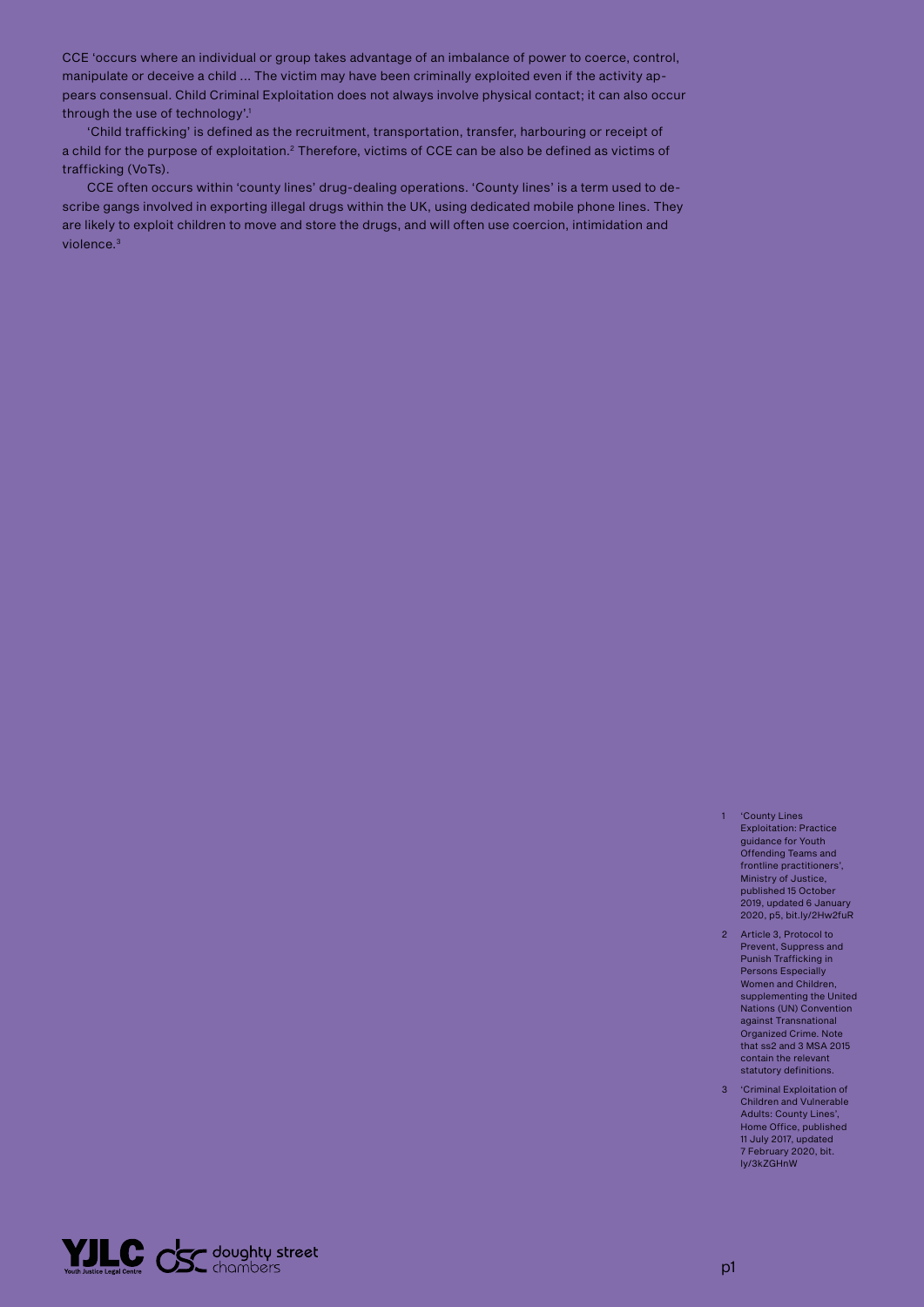# Introduction

This guide will:

- take you through the key stages in a case where child exploitation has arisen – from arrest through to trial, the guide will give practical advice on the work that needs to be done by the defence at each stage
- provide an overview of the outcomes available to children prosecuted for offences arising from their experience of criminal exploitation.

### The key systems

This guide provides an overview of the two systems that you will need to be aware of when preparing an exploited child's defence:

- 1. The National Referral Mechanism (NRM) – in which the Single Competent Authority (SCA), a division of the Home Office, determines whether a child has been the victim of modern slavery.4 The NRM will issue either a negative or positive Conclusive Grounds (CG) decision as to whether a child is a victim of modern slavery.5
- 2. The criminal justice system in which a child, prosecuted for crimes arising directly from CCE, may raise a defence relating to their experience of exploitation. These systems run alongside one-another. Please see page 6 of the guide as to the relevance of a CG decision to the prosecution of an exploited child.

The type of defence a child can run will depend on the type of offence that they have been charged with. There are two categories of offences:

- offences INCLUDED within the ambit of s45 of the Modern Slavery Act (MSA) 2015, where a s45(4) defence may be advanced
- offences EXCLUDED by Sch4 MSA 2015, which limits the trafficking defence to duress.

### Section 45 of the Modern Slavery Act 2015

Section 45(4) MSA 2015 states:

(4) A person is not guilty of an offence if–

(a) the person is under the age of 18 when the person does the act which constitutes the offence,

(b) the person does that act as a direct consequence of the person being, or having been, a victim of slavery or a victim of relevant exploitation, and

(c) a reasonable person in the same situation as the person and having the person's relevant characteristics would do that act.

- 4 'Modern slavery' includes child trafficking which includes CCE. (See: Modern Slavery Act 2015 - Statutory Guidance for England and Wales', Home Office, version 2, January 2021, [bit.ly/3bfiyIx](https://bit.ly/3bfiyIx)
- 5 'Modern Slavery Act 2015 - Statutory Guidance for England and Wales', Home Office, version 2, January 2021

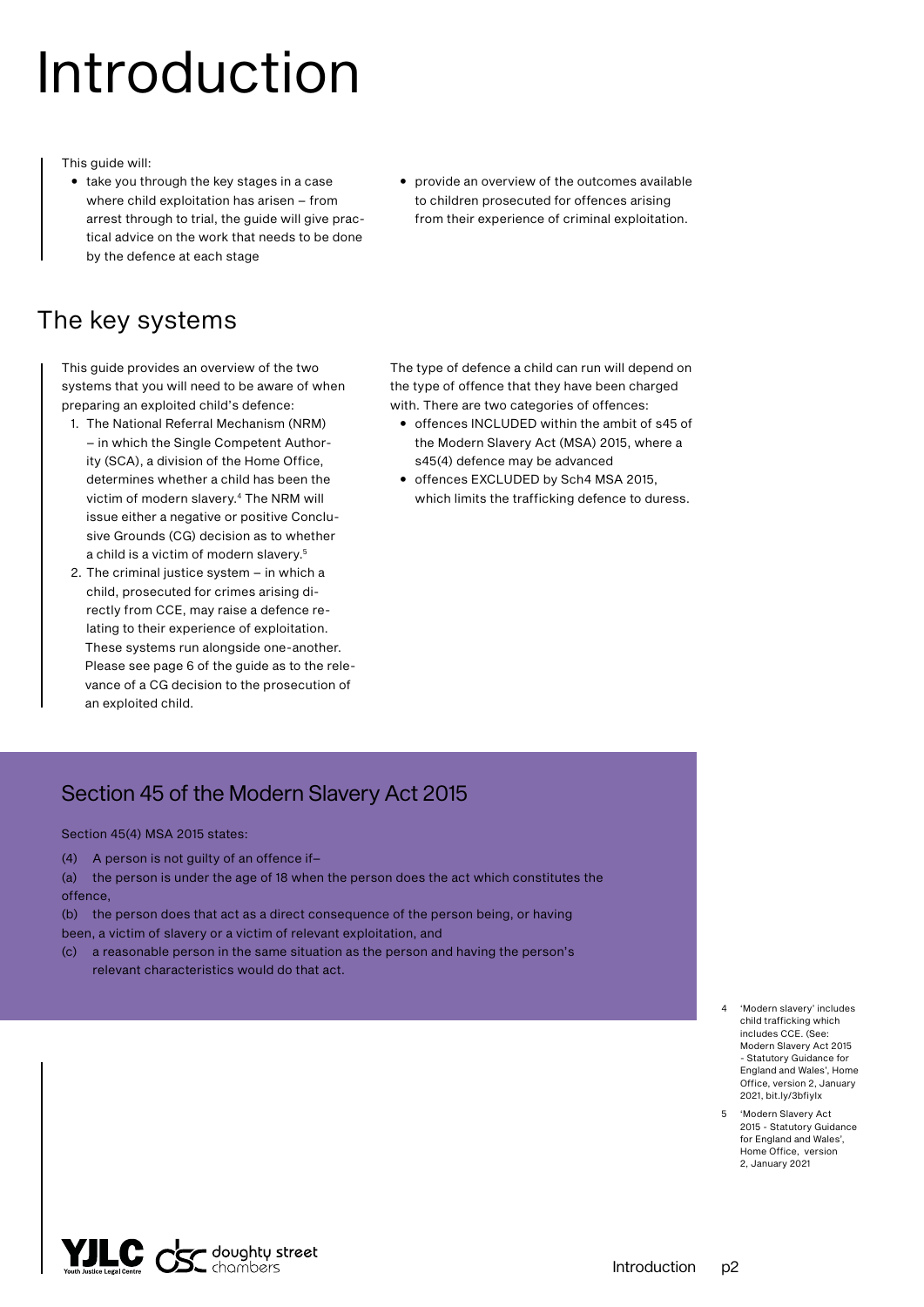### Overview of possible case outcomes

Outcomes in the table below may be pursued:

- even where a negative NRM determination has been made, or
- in circumstances where the child has not been referred through the NRM procedure.

### Possible Case Outcomes

#### **Out-of-court outcomes**

outcome.

However, in practice, a positive NRM determination will be very helpful for securing a better

- Police take No Further Action (NFA)
- Case not prosecuted on evidential and/or public interest grounds
- Youth Offending Service (YOS) offer an Out of Court Disposal (OOCD)<sup>6</sup>

| • Application to stay proceedings as an abuse<br>of process in extremely limited circumstances,                          |
|--------------------------------------------------------------------------------------------------------------------------|
| bearing in mind:<br>many of the excluded offences are serious<br>and s45 was deliberately made not to apply <sup>8</sup> |
|                                                                                                                          |

- 
- Submission of no case to answer at the conclusion of the Crown's case
- Duress defence
- s45(4) MSA 2015 defence advanced at trial

#### **Guilty plea**

(full facts or basis of plea, with evidence relating to exploitation advanced at sentence)

- 6 An OOCD may require an admission of guilt and therefore may not be appropriate if pursuing a defence.
- 7 R v AAD, AAH and AAI [2022] EWCA Crim 106 which disagreed with the dictum in R v DS [2020] EWCA Crim 285 which suggested that there could be no abuse of process, even when the CPS departs from sound positive CG decision. An application for a say can be made, but only in "most exceptional case" [140(3)].
- 8 Although in AAD, the Court confirmed that "The limb two abuse of process jurisdiction remains available in principle in all VOT cases following the 2015 Act, and whether or not they are Schedule 4 cases." [142 (1)]

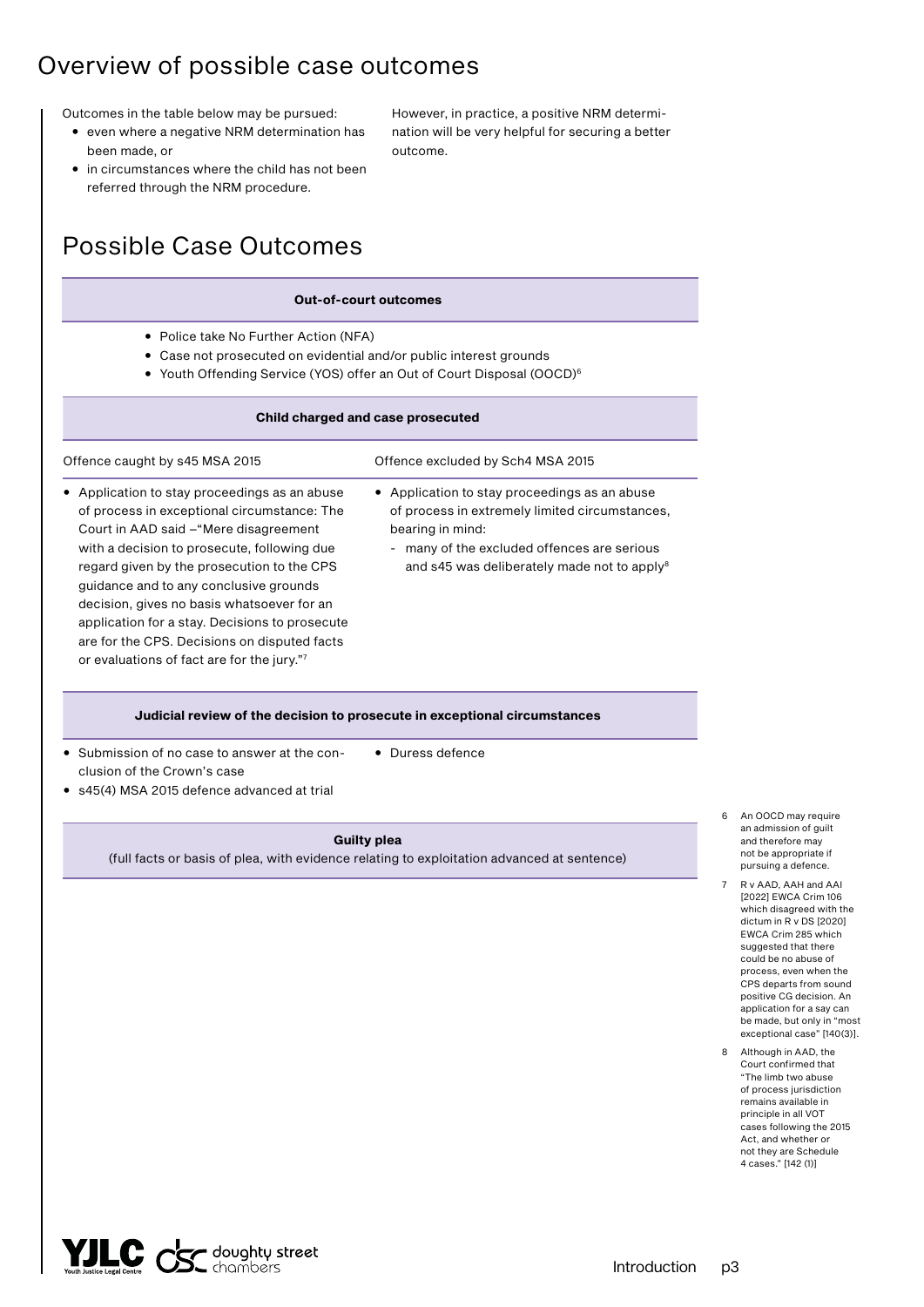# Early preparation of the defence

The defence of a child who offends through criminal exploitation is a front-loaded process.

### Practical advice: Prepare a defence involving criminal exploitation early.

- A NRM referral should be made in all cases of child exploitation, whether or not the s45(4) MSA 2015 defence applies.
- Raise the issue of CCE as early as possible.
- Be aware of any age dispute issues.
- Avoid re-traumatising child clients by requiring them to recount details of their exploitation if the information is available elsewhere.

### Take the following steps at the earliest opportunity:

### 1. Take a full background statement.

- Be prepared to ask probing questions about a child's background (while being mindful of re-traumatisation).
- Be alert to hallmarks of exploitation, such as: a reluctance to engage; one-word answers to questions; physical injuries (including internal injuries from drug-plugging); signs of abuse; apparent psychological issues; or the

appearance of a child having been groomed / coached to give a stock account, which can also lead to inconsistent accounts.

• Consider whether any of the other recognised signs, indicators and features of exploitation (see paragraph below) are present in a child's presentation/background.

### Practical advice: Consult the following lists of recognised indicators and signs of exploitation.

Recognised background features of criminal exploitation include:9

- prior experience of neglect, or physical or sexual abuse
- lack of safe/stable home
- economic vulnerability
- homelessness or insecure accommodation status
- connections with other people involved in gangs, for example through the local area
- having a physical or learning difficulty
- having mental health or substance misuse issues
- being in care
- being excluded from mainstream education and attending a Pupil Referral Unit

9 'Criminal Exploitation of Children and Vulnerable Adults: County Lines', Home Office, published 11 July 2017, updated 7 February 2020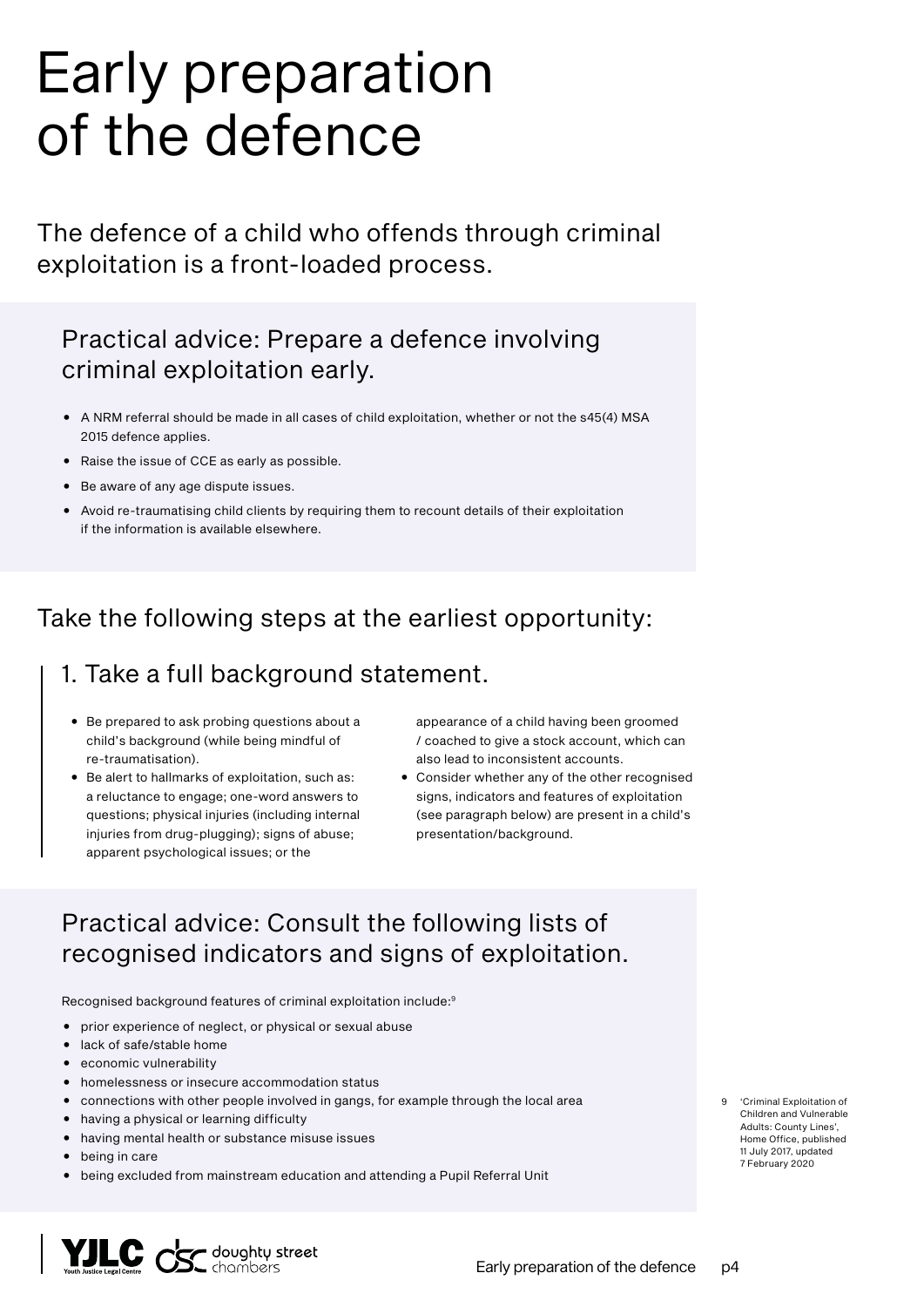Recognised signs of criminal exploitation include:10

- a child going missing from school or home and/or being found out-of-area
- unexplained acquisition of money, clothes or mobile phones
- excessive receipt of texts/phone calls, and/or having multiple handsets
- relationships with controlling/older individuals or groups
- leaving home/care without explanation
- unexplained injuries
- carrying weapons
- self-harm or significant changes in emotional well-being

Other features of exploitation include:

- $\bullet$  sexual violence this is a tool of exploitation used particularly against girls<sup>11</sup>
- antecedents for low-level offending such as theft and minor robbery the process of grooming a child for participation in serious offending often begins with a child being corralled into or encouraged to commit low-level offending

### 2. Gather evidence of exploitation from the outset.

- Obtain the child's medical records, children's services file, and full YOS file.
- Liaise with any other representatives involved in the child's care. These might include immigration solicitors or the child's guardian (in family proceedings).
- If an NRM referral has already been made, obtain a record of the decision and full minute of the determination, for which a Subject Access Request (SAR) may be required.12
- Obtain statements from the child's family and any professionals involved in their care, such as the YOS or a trafficking support worker.

#### 3. Consider instructing defence experts to provide:

- a mental health report addressing the child's vulnerability to exploitation, usually from a child and adolescent psychiatrist or psychologist
- a report addressing the child's exploitation from an independent child exploitation expert<sup>13</sup>
- an age assessment report.

### 4. Ensure a NRM referral is made (if one has not already been made).

• See page 6 for advice on the process of making a referral.

### Practical advice

Ask for the views of caregivers and professionals to be documented in writing. Ensure that this information is recorded formally so it can be used in the making of representations and for the court.

- 10 'Criminal Exploitation of Children and Vulnerable Adults: County Lines', Home Office, published 11 July 2017, updated 7 February 2020
- 11 National Crime Agency National Briefing Report – 'County Lines Violence, Exploitation & Drug Supply 2017', NCA, November 2017, <https://bit.ly/375mSqw>
- 12 Defence representatives may write directly to the SCA to request this information, with a signed consent from the child. Guidance for a Subject Access Request can be found here: [https://](https://bit.ly/2HzE4vA) [bit.ly/2HzE4vA](https://bit.ly/2HzE4vA)
- 13 See a directory of human trafficking & modern slavery experts here: <https://bit.ly/3fvIYGr>

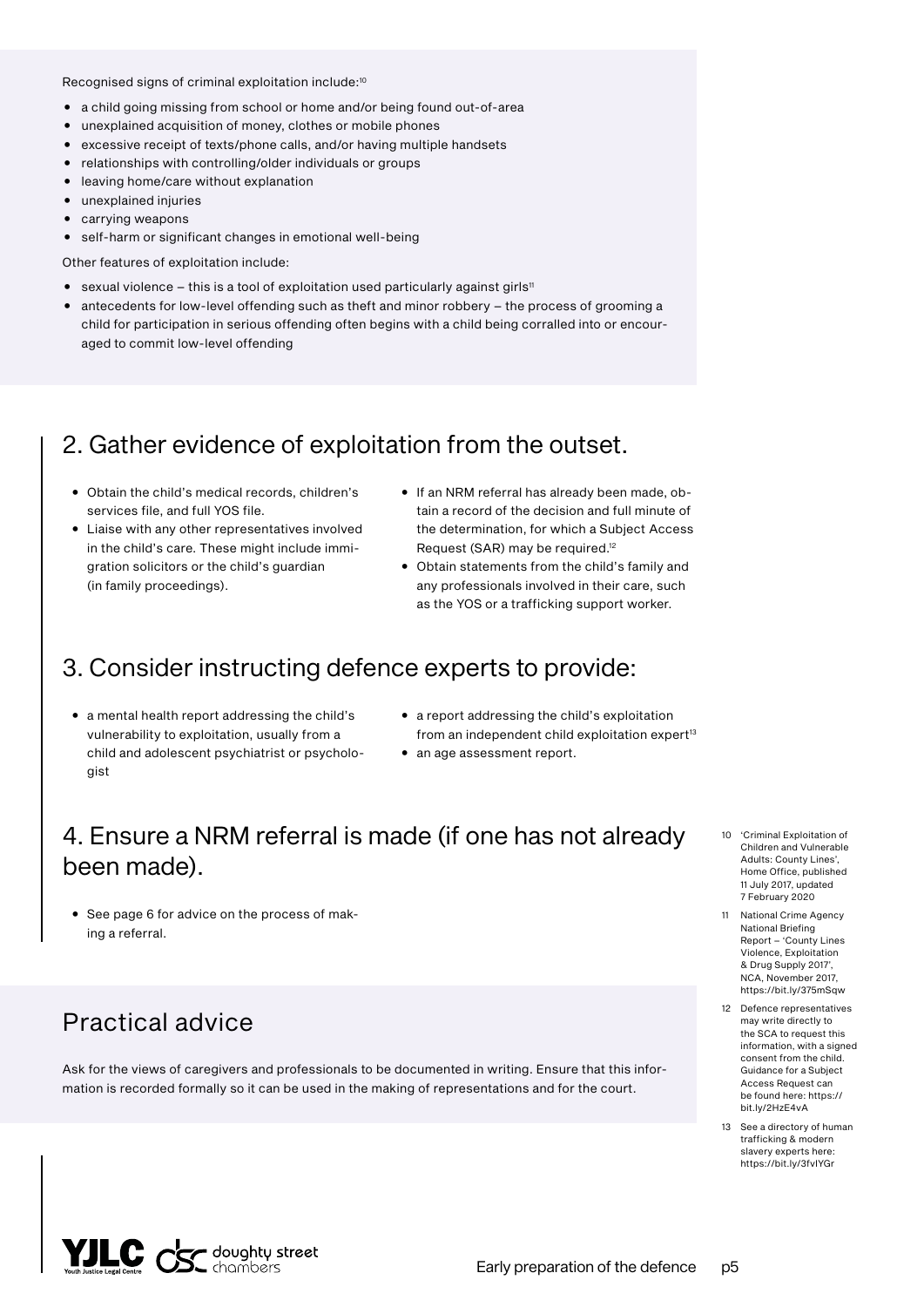# National Referral Mechanism

The NRM is the process by which a division of the Home Office, the SCA, receives and investigates referrals where it is suspected that an individual is a VoT. The SCA is empowered to determine whether a child is a victim of modern slavery. There are two stages to the decision-making process:

- Stage 1: The Reasonable Grounds (RG) decision.<sup>14</sup> A positive RG decision indicates that the SCA suspect, but cannot prove, that the referred person is a VoT.
- Stage 2: The Conclusive Grounds (CG) decision. A final determination of the referral. A positive CG decision is a determination that, on the balance of probability, it is more likely than not that the child is a VoT.<sup>15</sup>

The procedure to be followed in the decision-making process and the time frames within which decisions should be made are set out in statutory guidance.16

### Relevance of a positive Conclusive Grounds decision

A positive CG decision has several advantages in the defence of an exploited child. As a determination by a statutory body, it:

- should have persuasive value when, for example, the police and/or Crown Prosecution Service (CPS) are deciding whether to take further action/prosecute
- The case of Brecani<sup>17</sup> held that a positive CG decision is not admissable evidence at trial. This was based on reasoning that caseworkers at the SCA are not experts and therefore their decisions do not qualify as expert evidence. However, paragraph 9 of the judgment states "The CPS will ordinarily wait to know

the outcome of a referral to the Competent Authority before deciding to charge or continue proceedings where it is suggested that the offence was committed because of relevant trafficking or coercive behaviour". The judgment should not result in increased numbers of VoTs being prosecuted and a positive CG decision is critical to defence representations against prosecution.

• In V.C.L<sup>18</sup> the ECHR makes it clear that where the SCA has concluded that someone is a VoT, the prosecution should have clear reasons for rejecting the SCA's opinion.

### The referral

A First Responder will make the referral: this is a statutory body or non-governmental organisation (NGO) empowered to make a NRM referral.

Making a referral in all potential CCE cases is essential, irrespective of whether a child is able to advance a defence pursuant to s45(4) MSA 2015.

| Organisation                                       | <b>First Responder?</b> | <b>Duty</b>                                                                                                                                    | 16 | make the CG decision<br>'Modern Slavery Act<br>2015 - Statutory Guidance                                        |
|----------------------------------------------------|-------------------------|------------------------------------------------------------------------------------------------------------------------------------------------|----|-----------------------------------------------------------------------------------------------------------------|
| <b>Statutory body</b>                              |                         | for England and Wales',<br>Home Office, version<br>2, January 2021                                                                             |    |                                                                                                                 |
| <b>YOS</b><br>Police<br>Children's social services | Yes                     | To refer via the NRM where they<br>believe a child may be a VoT. <sup>19</sup><br>A child's consent is not required for a referral to be made. | 17 | R v Brecani [2021]<br>EWCA crim 731 which<br>was approved of in R<br>v AAD, AAH and AAI<br>[2022] EWCA Crim 106 |
|                                                    |                         |                                                                                                                                                | 18 | V.C.L and A.N v The                                                                                             |

 $\sum_{\text{Youth Justive Length}}$   $\sum_{\text{Center}}$  doughty street

14 The SCA has a target date of five working days from receipt of referral in which to make the RG decision 15 Following the RG decision, the SCA has 45 days to gather further information. Once it has done so, it goes on to

decision

United Kingdom (Applications nos.77587/12 and 74603/12) 19 s52 MSA 2015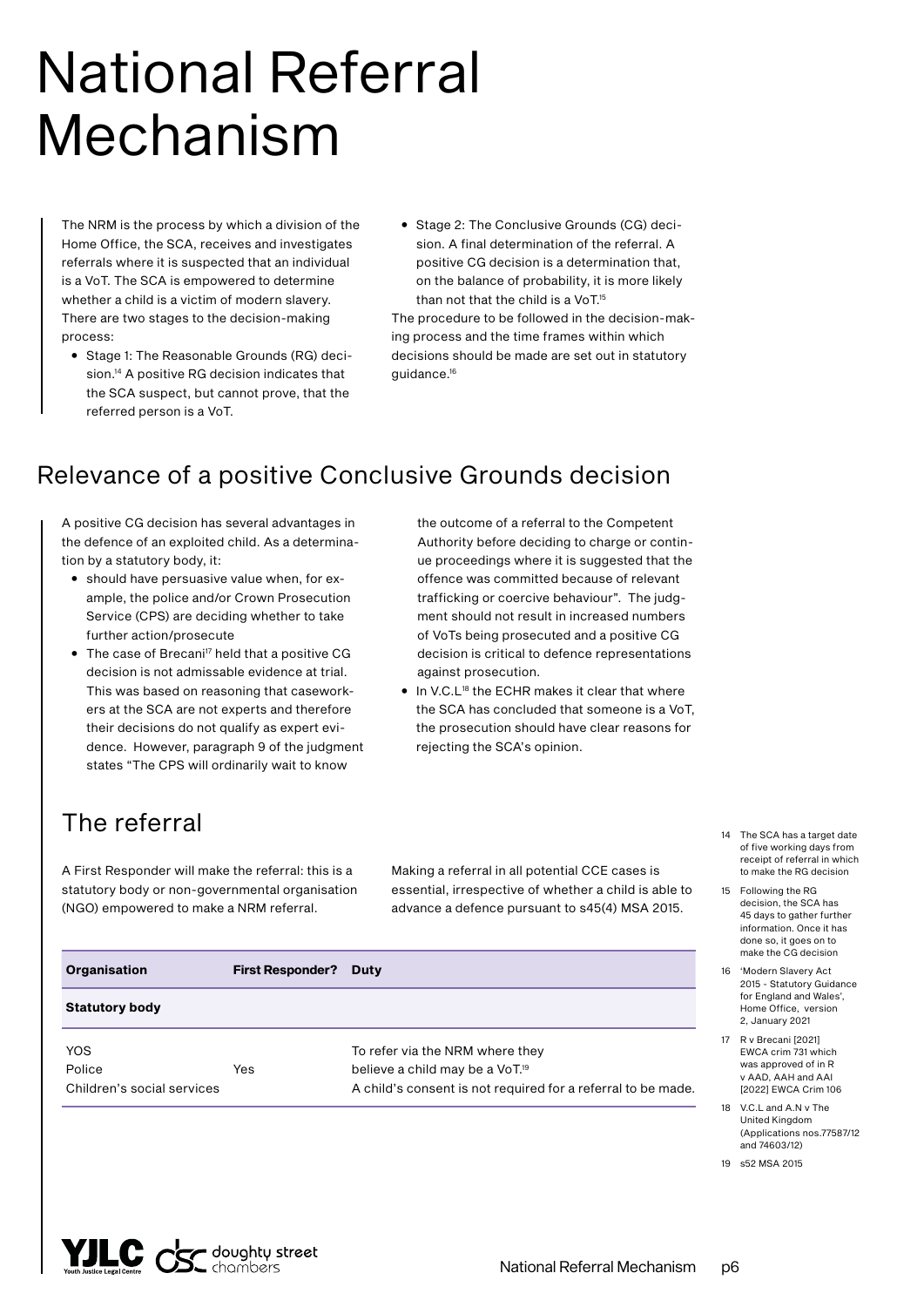| <b>Organisation</b>                                                                                                                                                                                                                      | <b>First Responder? Duty</b> |                                                                                                                                                                                                                                                                                                                                                                                                                                                                                                                                                                                 |
|------------------------------------------------------------------------------------------------------------------------------------------------------------------------------------------------------------------------------------------|------------------------------|---------------------------------------------------------------------------------------------------------------------------------------------------------------------------------------------------------------------------------------------------------------------------------------------------------------------------------------------------------------------------------------------------------------------------------------------------------------------------------------------------------------------------------------------------------------------------------|
| <b>Statutory body (cont)</b>                                                                                                                                                                                                             |                              |                                                                                                                                                                                                                                                                                                                                                                                                                                                                                                                                                                                 |
| <b>CPS</b>                                                                                                                                                                                                                               | No                           | CPS guidance states that CPS must:<br>• refer to the police for onward referral to NRM where<br>it is believed the child is a victim of trafficking <sup>20</sup><br>• review the decision to charge in the light of evidence<br>of a child's status as a victim of exploitation <sup>21</sup><br>Practitioners should note that the CPS are generally<br>reluctant to exercise their power to refer a case<br>to the police, given that in doing so they would<br>be assisting in identifying a possible defence.                                                              |
| Other individual / organisation                                                                                                                                                                                                          |                              |                                                                                                                                                                                                                                                                                                                                                                                                                                                                                                                                                                                 |
| Defence<br>representative(s)                                                                                                                                                                                                             | <b>No</b>                    | N/A                                                                                                                                                                                                                                                                                                                                                                                                                                                                                                                                                                             |
| Specified NGO organisations:<br><b>Salvation Army</b><br>Migrant Help<br>Medaille Trust<br>Kalayaan<br>Barnardo's<br>Unseen<br>Tara Project (Scotland)<br>NSPCC (CTAC) <sup>22</sup><br>BAWSO (Wales)<br>New Pathways<br>Refugee Council | Yes                          | A NGO First Responder's responsibilities are to:23<br>• identify potential victims of modern slavery and rec-<br>ognise the indicators of modern slavery<br>• gather information in order to understand what has<br>happened to the child<br>• refer victims to the NRM via the online process or via<br>the archived paper referral form in exceptional cases<br>• provide a point of contact for the SCA to assist with<br>the Reasonable and Conclusive Grounds decisions<br>and to request a reconsideration where a First<br>Responder believes it is appropriate to do so |

### Practical considerations for the defence

1. If a NRM referral has not been made by a statutory agency, the defence will need to initiate the process by approaching a suitable First Responder (provided they have their client's authority).

- The First Responder should be provided with all relevant information. The child's consent is required for this information to be disclosed, and a signed authority should be obtained from the child.
- Once made, proactively chase the referral by liaising with the SCA. A signed authority from the child will be required to enable the defence to do this.
- 20 CPS Legal Guidance – 'Human Trafficking, Smuggling and Slavery', CPS, updated 30 April 2020, [bit.ly/3pW9duu](https://bit.ly/3pW9duu)
- 21 CPS Legal Guidance – 'Human Trafficking, Smuggling and Slavery', CPS, updated 30 April 2020
- 22 National Society for the Prevention of Cruelty to Children (NSPCC) Child Trafficking Advice Centre (CTAC)
- 23 'National referral mechanism guidance: adult (England and Wales)', Home Office & UK Visas and Immigration, updated 16 November 2020, [bit.ly/2UYFQJL](https://bit.ly/2UYFQJL)

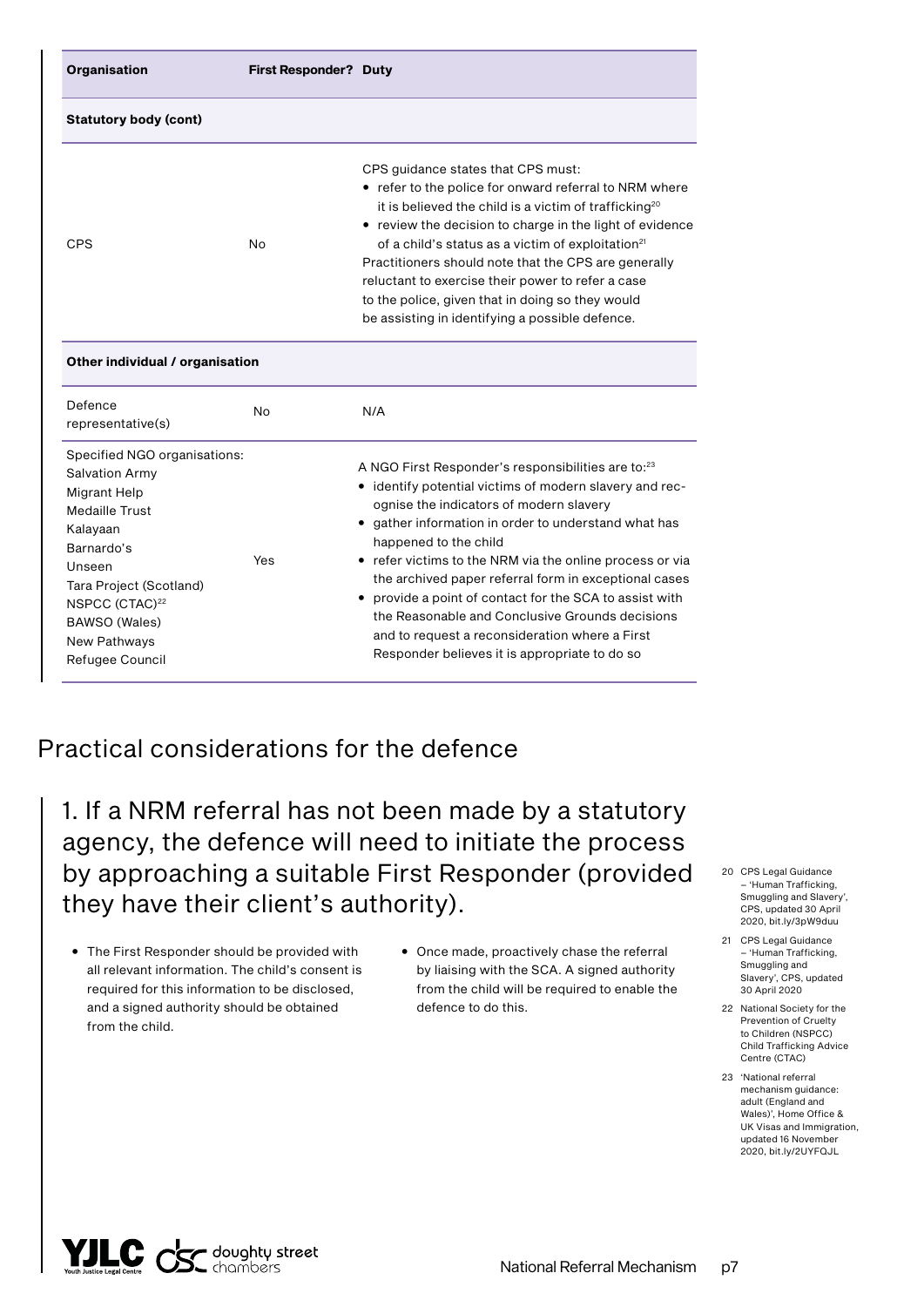### 2. A child's consent is not required for a statutory agency to make a NRM referral, but is required for a referral initiated by the defence.

- Information provided by a client in the course of giving instructions is subject to Legal Professional Privilege (LPP). If the information is covered by LPP, you must not disclose it unless your client consents. No exceptions are permitted, even where it may seem that a greater public interest in disclosure outweighs it.<sup>24</sup>
- If consent is not given, a you may wish to document their concerns about exploitation and advice regarding NRM referral/potential defences, as this material will be scrutinised should there be an appeal against conviction.

### 3. Give careful thought to which First Responder is approached.

- The choice of which First Responder to approach will be case-specific.
- The police may not be the most appropriate First Responder for a number of reasons, including but not limited to the fact that:
	- the child may feel compromised in giving their account to the police, and/or
	- there is a risk that, if a child incriminates themselves in relation to other offences during the course of giving their account, the police may investigate and treat the incriminating statements as confession evidence.
- Most local authorities have a Multi-Agency Safeguarding Hub (MASH). A referral to the MASH can be made via the local authority website. This will alert Children's Services/ YOS (both First Responders) that the child may be at risk of harm through CCE, prompting them to undertake an assessment.
- YOS may be reluctant to act as a First Responder. The procedure will often involve the child giving an account of their exploitation and YOS will want to avoid a situation where they are at risk of being called as a witness should the child self-incriminate. However, it is possible for YOS to make a referral without taking an account from the child.

### 4. The referral should be supported by comprehensive evidence.

- See page 5 for a list of the evidence of exploitation that should be obtained by the defence.
- Providing as much information to the SCA as early as possible will assist them in coming to a comprehensive decision.

### 5. Proactively chase the NRM determination.

- The NRM referral, should one have been made, is a vital component in the preparation of a child's defence.
- Therefore, the duty is squarely on the defence to be proactive in chasing the determination.

24 Law Society Practice Note – 'Criminal prosecutions of victims of trafficking', Law Society, December 2019, [bit.ly/377MXoG](https://bit.ly/377MXoG)

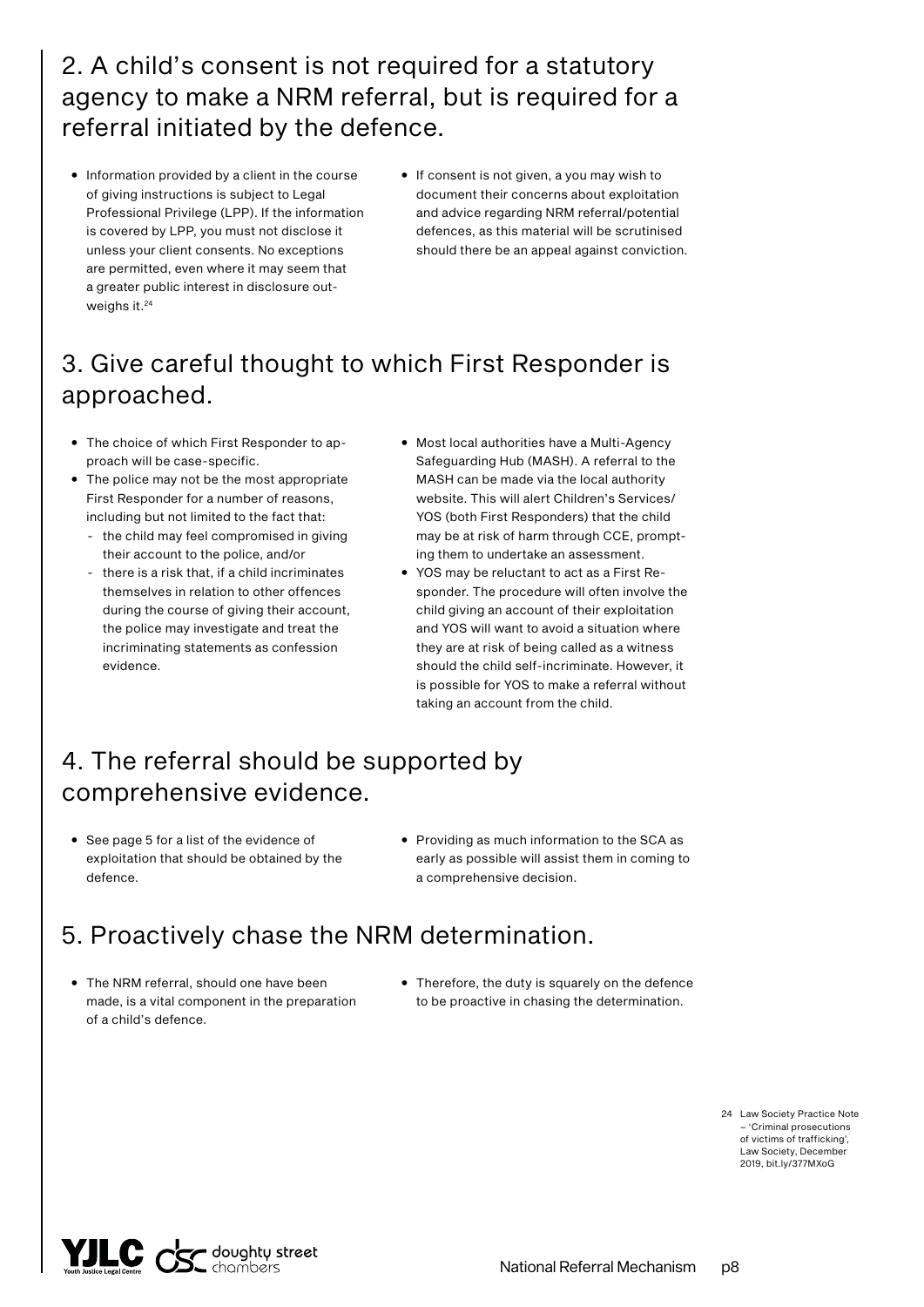6. Ask the Home Office to ensure that its written decision addresses all the elements of the trafficking definition / defence being advanced and the evidence in support of it.

- This is because the Court of Appeal has held that the CPS should respect the NRM decision unless there is good reason not to follow it.25
- The more comprehensive and detailed the decision, the more difficult it will be for the CPS to prosecute. It is important to ensure that the SCA decision-maker is aware of the full picture of alleged criminality or else that decision will be departed from by the CPS.

### Appealing a negative NRM decision

A negative RG or CG decision may be challenged in two ways:

- Reconsideration<sup>26</sup> where a First Responder or support provider<sup>27</sup> asks the SCA to look at the decision again because they think the decision is not in line with guidance<sup>28</sup> or there is new evidence.
- Judicial review where the exploited person asks the Administrative Court to review a decision by the SCA.

- 25 See, for, example, R v JXP [2019] EWCA Crim 1280 after 1280 add: , R v AAJ [2021]EWCA Crim 1278.
- 26 'Modern Slavery Act 2015 - Statutory Guidance for England and Wales', Home Office, version 2, January 2021, p140
- 27 'Support provider' means a body which is employed or engaged pursuant to the Victim Care Contract to provide care and coordination services for victims – see ' Modern Slavery Act 2015 – Statutory Guidance for England and Wales' Home Office, April 2020
- 28 See 'Modern Slavery Act 2015 - Statutory Guidance for England and Wales', Home Office, version 2, January 2021

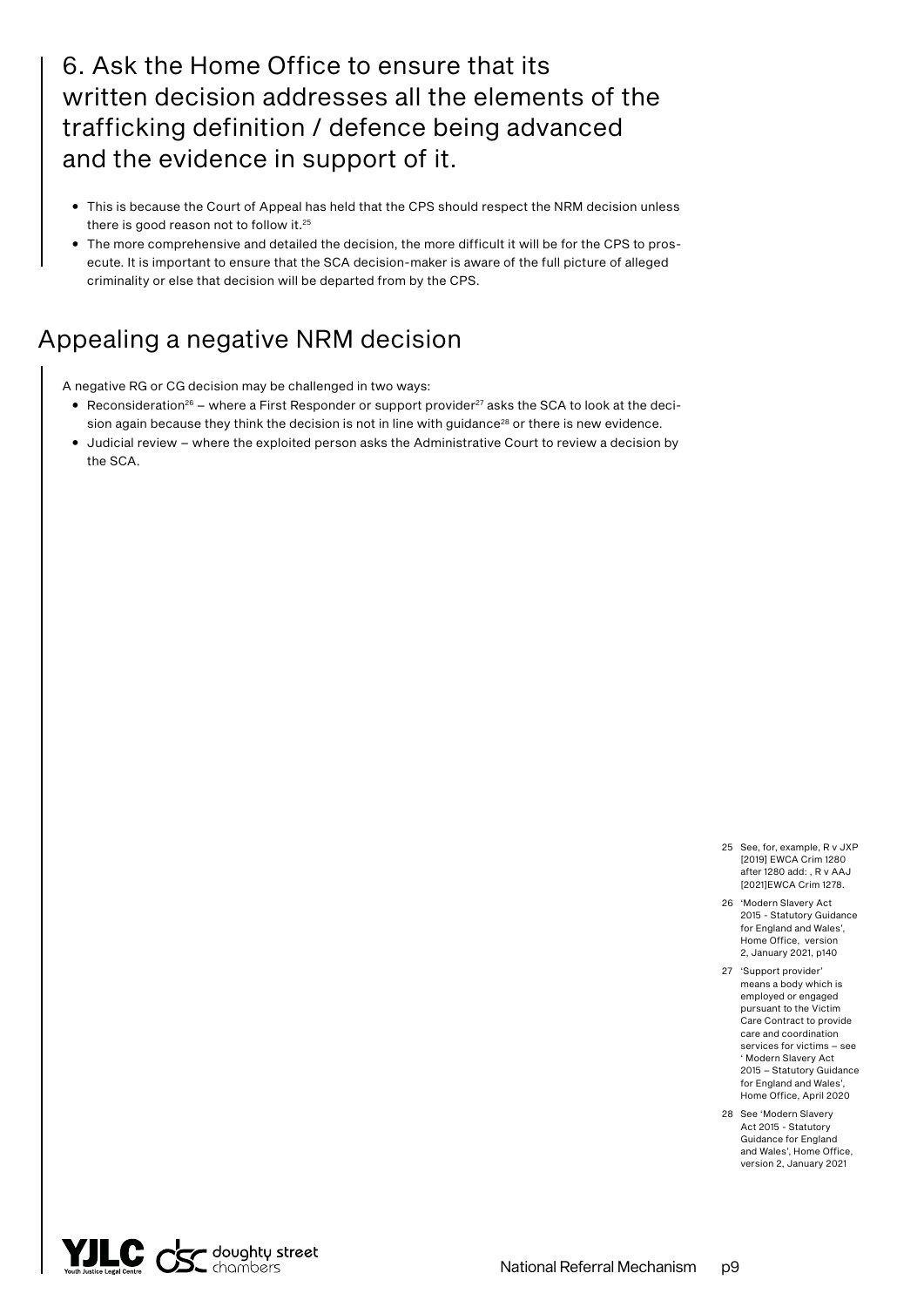# Arrest and interview

### Achieving Best Evidence (ABE) interview<sup>29</sup>

If at the police station a child client discloses that they are a victim of exploitation:

- Take a signed endorsement from the child, authorising the defence to disclose concerns around exploitation to the police/CPS.
- Ask the Officer in the Case (OIC) to arrange an ABE interview:
- An interview under caution is not an appropriate medium for asking a child to explain how they have been exploited. The procedure is not designed to safeguard a child's welfare.
- Police guidance states that if a suitably trained First Responder becomes aware of a potential victim, they should make arrangements for a specialist interview and the child should be offered an ABF 30

### Interview under caution

In an interview under caution, a child can disclose their status as a victim of exploitation.

There are three options available to the child suspect. Two of these involve making admis-

### 1. 'No comment' interview

There are many reasons why a child might choose to exercise their right to silence in relation to the issue of exploitation (and other questions), including:

- on legal advice, for strategic reasons, such as lack of evidence or disclosure
- on legal advice, due to there being a question mark in relation to the issue of potential exploitation
- sions of the criminality alleged. All the options are case-specific and careful thought will need to be given as to which is the most suitable.
- the fact that the child does not recognise themselves as a victim
- the fact that the child is in fear of making disclosure
- other factors, such as mental capacity and fitness to be interviewed

Bear in mind the possible adverse effects, including:

- impact on early identification of the issues
- possible adverse inference.

### Practical advice: addressing the adverse inference

If matters progress to trial and a s45(4) defence is advanced in which the child defendant gives evidence, the Crown may seek an adverse inference arising from the failure to disclose exploitation in interview.31

Nonetheless, there is recognition from a variety of sources that there are many genuine reasons which may account for the failure to disclose exploitation, including:

- $\bullet$  Home Office and CPS guidance relating to child-specific indicators<sup>32</sup>
- Court of Appeal recognition that a victim of trafficking may not see themselves as such<sup>33</sup>

All of this material may be used as the basis for resisting an adverse inference being drawn.

- 29 'Achieving best evidence (ABE)' – the process by which a vulnerable victim or witness is interviewed in criminal proceedings – see 'Achieving Best Evidence in Criminal Proceedings', Ministry of Justice, 2011, at <https://bit.ly/2J2toWQ>
- 30 'First response and the national referral mechanism', College of Policing, published 28 July 2015, updated 9 June 2020, [https://](https://bit.ly/35XsbJg) [bit.ly/35XsbJg](https://bit.ly/35XsbJg)
- 31 s34 Criminal Justice and Public Order Act 1994
- 32 'Modern Slavery Act 2015 - Statutory Guidance for England and Wales', Home Office, version 2, January 2021, p74
- 33 R v S (G) [2018] EWCA Crim 1824

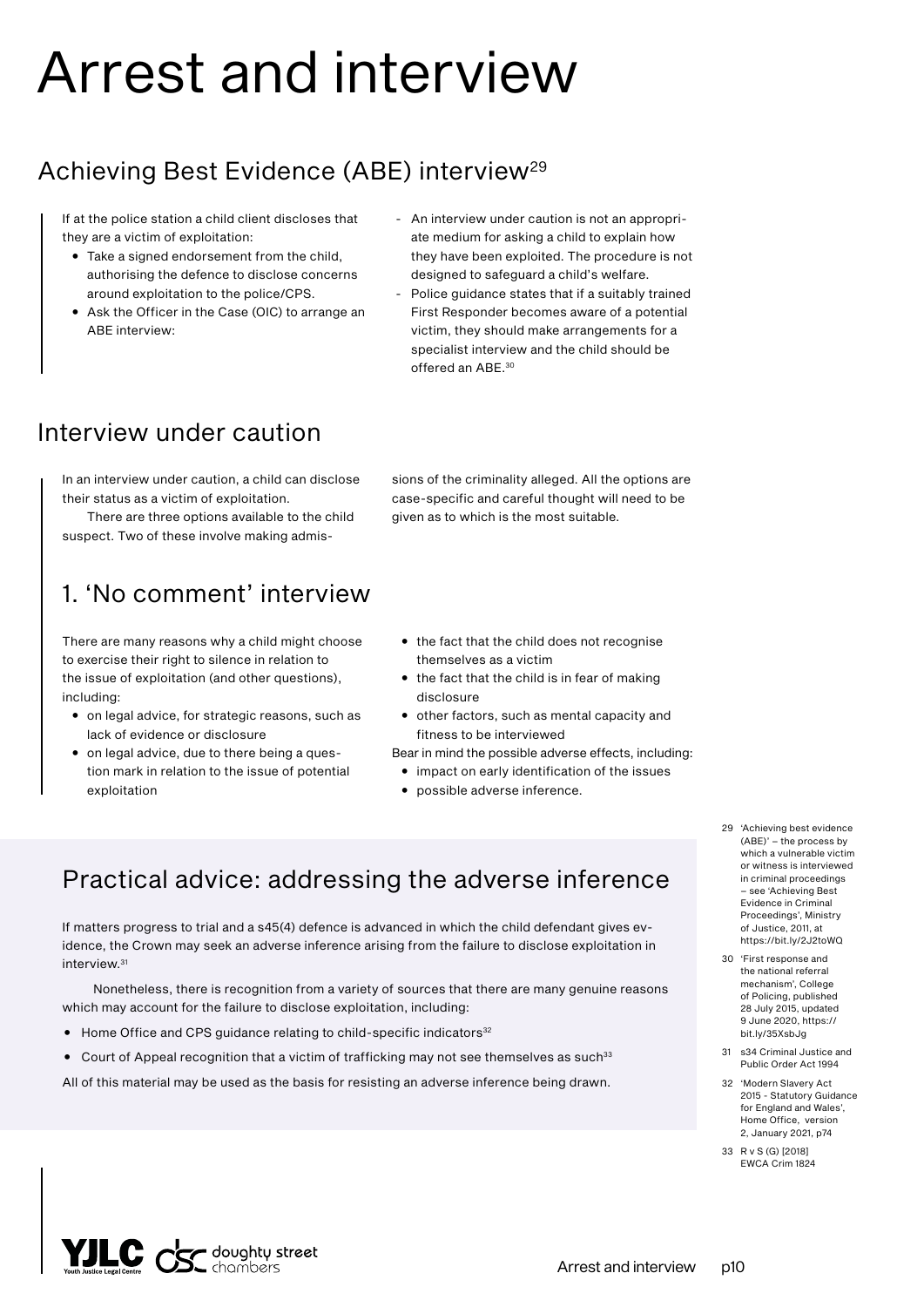### 2. Prepared statement

A prepared statement should address the following matters:

• the language and specific elements of the defence to be advanced (ie s45(4) MSA 2015 or duress)

### 3. Raise defence in interview

### Post-arrest outcomes

Be alive to the following potential post-arrest outcomes:

- police decision to take NFA
- CPS exercise discretion not to prosecute
- Release Under Investigation (RUI) pending NRM determination/evidence of child exploitation
- release of the child on pre-charge bail (pending NRM determination/evidence of child exploitation)

• the child's consent to the making of a NRM referral.

- Out of Court Disposals (OOCD)
- prosecution commenced despite a pending NRM determination and/or evidence of child exploitation
- prosecution commenced despite a positive CG decision and/or evidence of child exploitation.

### Out of Court Disposals ('OOCD')

Inviting the police/YOS to consider an OOCD is an option available to the police/CPS, provided the criteria for the OOCD envisaged are met.

This is a potentially controversial outcome, as it may involve accepting criminality despite the presence of a defence. Ultimately, it involves weighing principled and pragmatic considerations and focussing on what is in the best interests of the child. Entertaining an OOCD as a possibility is necessary in the light of the decision in DS, 34 which acts as a disincentive to the Crown discontinuing proceedings or offering no evidence, even with a positive CG decision.

| <b>Factors weighing against</b>                                                                                    | <b>Factors weighing in favour</b>                                                                                                                                                |
|--------------------------------------------------------------------------------------------------------------------|----------------------------------------------------------------------------------------------------------------------------------------------------------------------------------|
| The making of an OOCD may<br>require an admission of quilt.                                                        | Possibility that the Crown will proceed<br>with the prosecution, notwithstanding<br>a positive CG determination.                                                                 |
| Likelihood of a decision not to prosecute/<br>discontinue/offer no evidence in the<br>light of a CG determination. | Sentence in the event of unsuccessful defence.<br>If a child is convicted after trial, the<br>sentence passed may have a far longer<br>rehabilitation period associated with it. |

Acquittal if successful at trial.

34 [2020] EWCA Crim 285

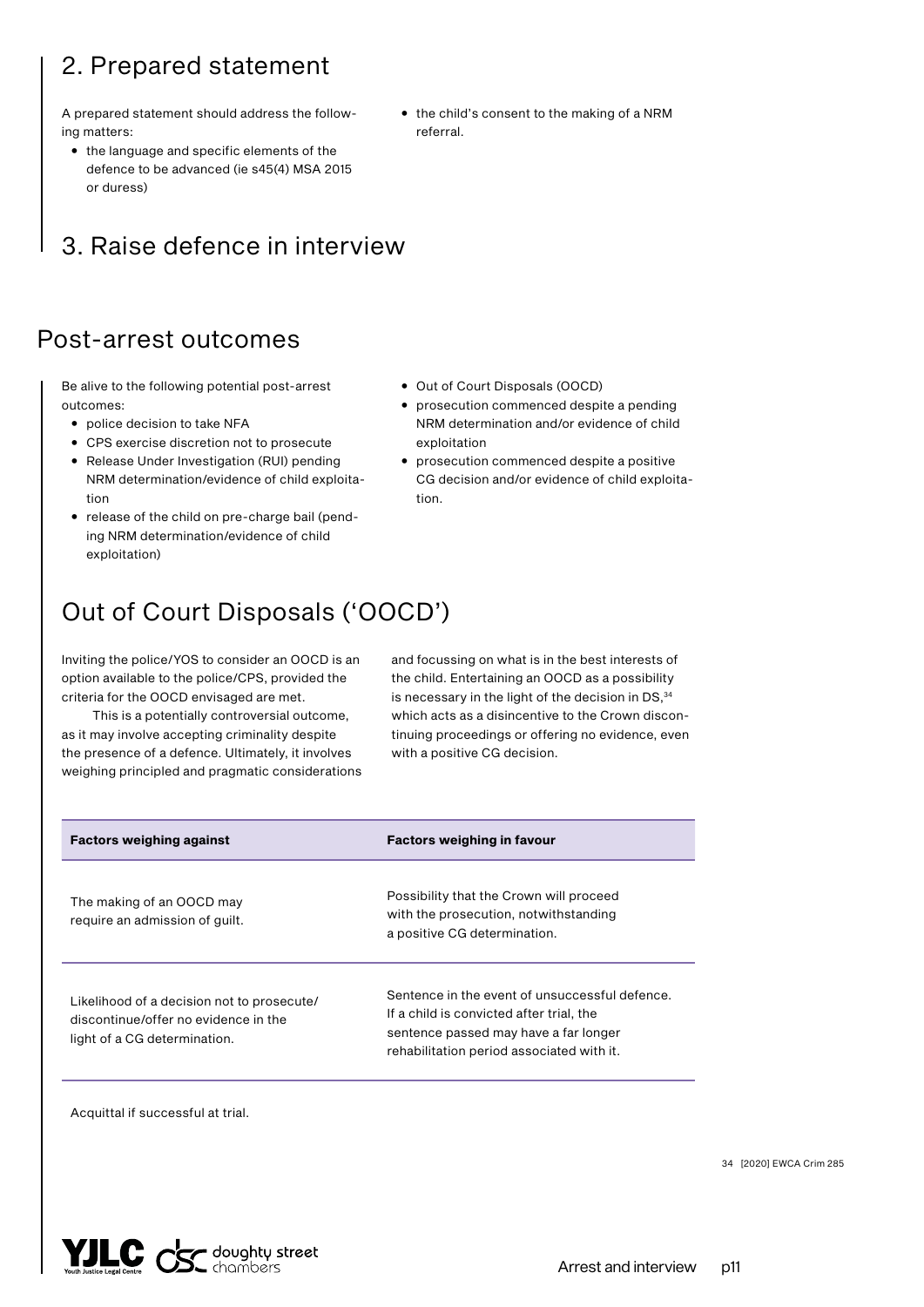# Defence representations

Defence representations are essential in advocating for any outcome that involves: (1) charges not being brought, (2) a prosecution not being pursued, or (3) a deferral of decision-making. Representations:

- can be made at any stage, including to the custody sergeant at the police station
- should be made when cogent evidence of exploitation becomes available Receipt of a RG or CG decision is not necessary for representations to be made. A positive determination can be used to bolster existing representations once received.

### Practical advice

Representations should set out a chronology of incidents indicating exploitation and the child suspect's characteristics which make them vulnerable to grooming:

- Refer to the National Crime Agency Report<sup>35</sup> for definitions/descriptions of what CCE looks like in practice.
- Refer to the National Crime Agency Intelligence Assessment<sup>36</sup> for examples of recognised indications of vulnerability.

Factors to consider when preparing representations:

- Children without a criminal footprint are often targeted by exploiters to reduce attention from law enforcement. Refer to the child's Police National Computer (PNC) record.
- Vulnerable drug runners are at the greatest risk of violence. Refer to any previous incidents of violence to which the child has been a victim.
- Highlight vulnerability factors including poverty, school exclusion, social isolation, Special Educational Needs and family breakdown. Link these traits in the client to the exploitation.
- Highlight the client's socio-economic situation and evidence that travel has been facilitated to a significant distance from home, to a place the client would not habitually travel, and that this could only be financed by others.

Representations should address the CPS four-stage test for the review of a prosecution involving a victim of trafficking.

#### The CPS four stage test<sup>37</sup>

Prosecutors should adopt the following four-stage assessment when applying the Full Code Test in the Code for Crown Prosecutors:

- 1. Is there a reason to believe that the person is a victim of trafficking or slavery? If yes, move to Question 2.
- If not, you do not need to consider this assessment further.
- 2. Is there clear evidence of a credible common law defence of duress? If yes, then the case should not be charged or should be discontinued on evidential grounds. If not, move to Question 3.
- 3. Is there clear evidence of a statutory defence under Section 45 of the Modern Slavery Act 2015? If yes, then the case should not be charged or should be discontinued on evidential grounds. If not, move to Question 4.
- 4. Is it in the public interest to prosecute? This must be considered even where there is no clear evidence of duress and no clear evidence of a s45 defence or where s45 does not apply (because the offence is excluded under Schedule 4). Prosecutors should consider all the circumstances of the case, including the seriousness of the offence and any direct or indirect compulsion arising from their trafficking situation; see R v LM & Ors [2010] EWCA Crim 2327.
- 35 National Crime Agency Report – 'County Lines Gang Violence, Exploitation & Drug Supply', 2017
- 36 National Crime Agency Intelligence Assessment – 'County Lines Drug Supply, Vulnerability and Harm 2018', NCA, January 2019,<https://bit.ly/3l1f4e4>
- 37 CPS Legal Guidance – 'Human Trafficking, Smuggling and Slavery' CPS, updated 30 April 2020

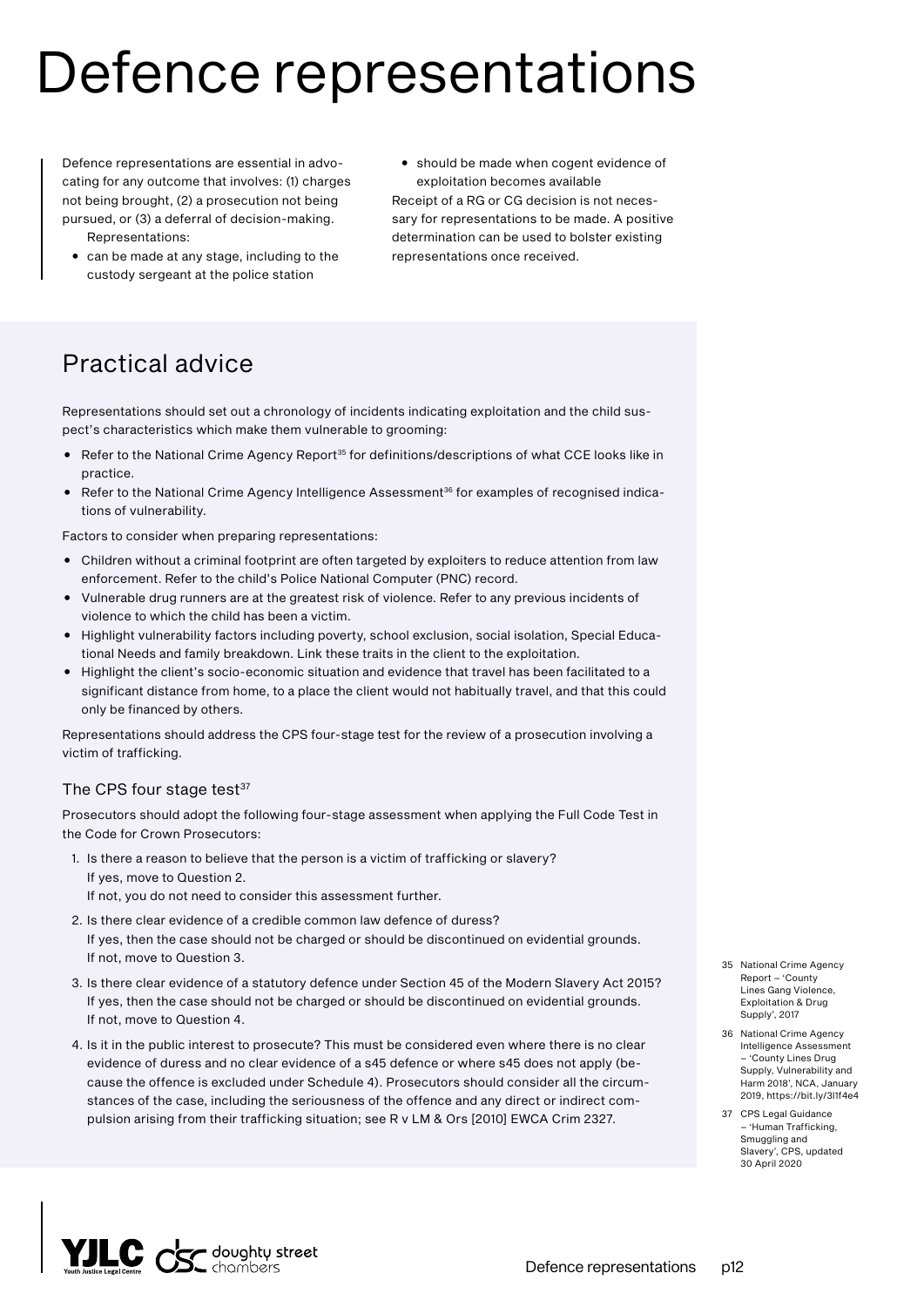Key submissions will be:

- why the prosecution does not meet the evidential test (ie the likely success of a defence pursuant to s45(4) MSA 2015 or a duress defence), and
- why the prosecution is not in the public interest.

Public interest considerations:

• In considering whether a trafficking/modern slavery victim has been compelled to commit a crime, prosecutors should consider whether a suspect's criminality or culpability has been effectively extinguished or diminished to a point where it is not in the public interest to prosecute: R v VSJ & Ors; $38$  see also R v S (G). $39$ 

Where a positive CG determination forms the basis of the review, representations should address the cogency of the evidence on which the CG was based:

- A prosecuting authority should respect the NRM unless there is good reason not to follow it.<sup>40</sup>
- A 'good reason'41 not to follow the decision would arise in circumstances where the CPS conclude that the evidence relied upon to reach that conclusion is unreliable or insufficient or inconsistent with such a determination.
- Highlight that there is nothing in the Brecani<sup>42</sup> judgment which encourages the prosecution of VoTs.
- Highlight that In V.C.L43 the ECHR makes it clear that where the SCA has concluded that someone is a VoT, the prosecution should have clear reasons for rejecting the SCA's opinion.

Key principles that should be cited in representations include:

- principle of non-prosecution of victims of trafficking<sup>44</sup>
- CPS guidance for the prosecution of children and young people.

The key objective of the representations is to encourage the CPS to adopt an approach that is consistent with guidance relating to the prosecution of children and victims of criminal exploitation. Broadly, this guidance emphasises the following:

• the extent to which innocent children are frequently brought into criminal networks as a consequence of exploitation:45

'Offending through "County Lines" is a national issue involving the exploitation of vulnerable children and adults by violent gang members in order to move and sell crack and heroin across the country, often associated with city-based organised crime gangs.

The victims are often children, aged 14 to 17 years, who are groomed with money, gifts or through relationships and forced to carry out day to day dealing. Children as young as 11 years of age have been reported as being recruited'. 46

• the principle of non-prosecution of exploited children:

'Where there may be consideration of charge and prosecution of vulnerable children or adults, prosecutors should consider applying the statutory defence or CPS policy on the non-prosecution of suspects who may be victims of trafficking'.47

- the principal objectives of the youth justice system, namely to protect a child's interests and welfare, and to prevent reoffending<sup>48</sup>
- the presumption in favour of diverting children from prosecution.<sup>49</sup>

Particular standards must be met by the Crown when they review the case of a victim of exploitation:

- any decision to proceed with the prosecution of a victim of exploitation must be positively justified
- reasons for a decision (to charge/proceed with a prosecution) must be disclosed
- a decision as to the prosecution of a child is amenable to judicial review if it can be demonstrated that the decision was made regardless of, or clearly contrary to, a settled policy of the Director of Public Prosecutions (DPP).<sup>50</sup>



- 39 [2018] EWCA Crim 1824
- 40 R v S (G) [2018] EWCA Crim 1824, para76
- 41 R v S (G) [2018] EWCA Crim 1824
- 42 R v Brecani [2021] EWCA crim 731
- 43 V.C.L and A.N v The United Kingdom (Applications nos.77587/12 and 74603/12)
- 44 As stated in Article 8, European Union (EU) Directive 2011/36/EU, implemented in England & Wales by way of the CPS duty to review the prosecution of a VoT and the availability of the s45(4) MSA 2015 defence. The Court of Appeal, in DS, held that the availability of the statutory defence enables the state to discharge this obligation
- 45 CPS Legal Guidance – 'Human Trafficking, Smuggling and Slavery', CPS, updated 30 April 2020
- 46 CPS Legal Guidance – 'Human Trafficking, Smuggling and Slavery', CPS, updated 30 April 2020
- 47 CPS Legal Guidance – 'Human Trafficking, Smuggling and Slavery', CPS, updated 30 April 2020
- 48 s44 Children And Young Persons Act 1933, which requires the courts to have regard to the welfare of a young person; s37 Crime And Disorder Act 1998, which requires the principal aim of agencies involved in the youth justice system to be the prevention of offending by young persons; and 'The Code for Crown Prosecutors', which states that Crown Prosecutors must consider the interests of a youth, amongst other public interest factors, when deciding whether a prosecution is needed
- 49 CPS Legal Guidance – 'Youth Offenders', CPS, updated: 28 April 2020, [bit.ly/339raf5](https://bit.ly/339raf5)
- 50 See R v Chief Constable of Kent and Another ex p L, R v DPP ex p B [1991] 93 Cr App R 416

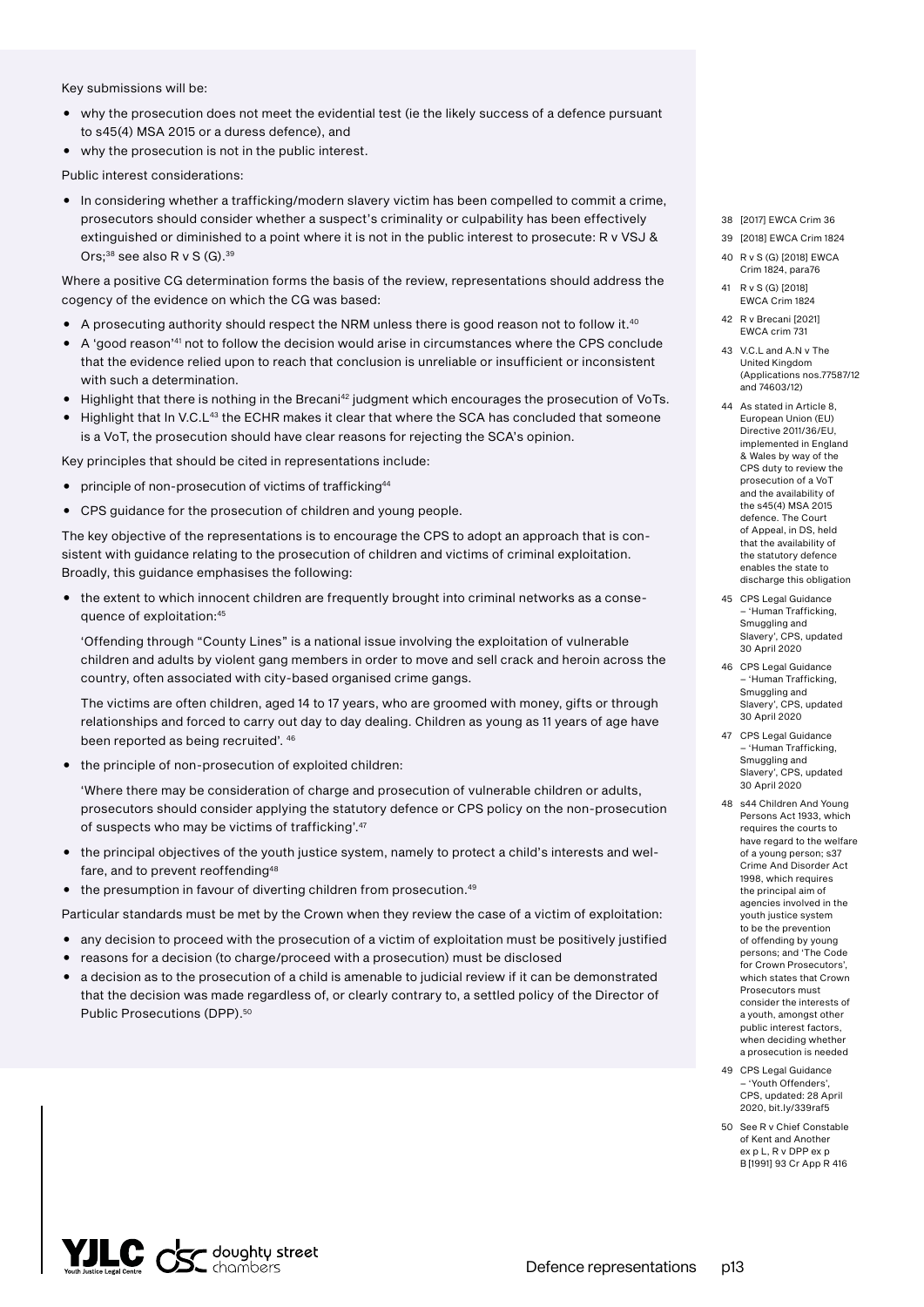# Protecting a child's welfare

Be alive to the measures that may be taken to protect a child's welfare and safety.

### Practical steps include:

- seeking bail accommodation outside of the area where the child has been exploited
- seeking a transfer of proceedings to a court outside the area where the exploitation has taken place
- ensuring that a child has access to statutory entitled support, including: appointment of a trafficking support worker and preparation of a Recovery Needs Assessment<sup>51</sup>
- seeking an Anonymity Order<sup>52</sup> (not necessary in the youth court).

In multi-handed cases, where a child is jointly charged alongside their adult exploiter, consider the following safeguards:

- at the mode of trial hearing, consider resisting allocation of the child to the Crown Court alongside the adult co-defendant and instead seek a separate trial in the youth court
- seeking severance of the indictment if they are being tried in the Crown Court
- seeking separate listings/production at court.

### Consideration will need to be given to how the issue of exploitation may safely be raised in multi-handed cases.

Practitioners may wish to:

- delay making any applications until cogent evidence of exploitation is available, thereby increasing the likelihood that the measures in the two paragraphs above are granted
- consider raising the issue in a private note to the judge and asking for a separate listing when applications are being made.

51 'Recovery Needs Assessment', Home Office, August 2020, <https://bit.ly/3m2qmAa>

52 See R v L & N [2017] EWCA Crim 2129, [9]–[15], [33] & [52]

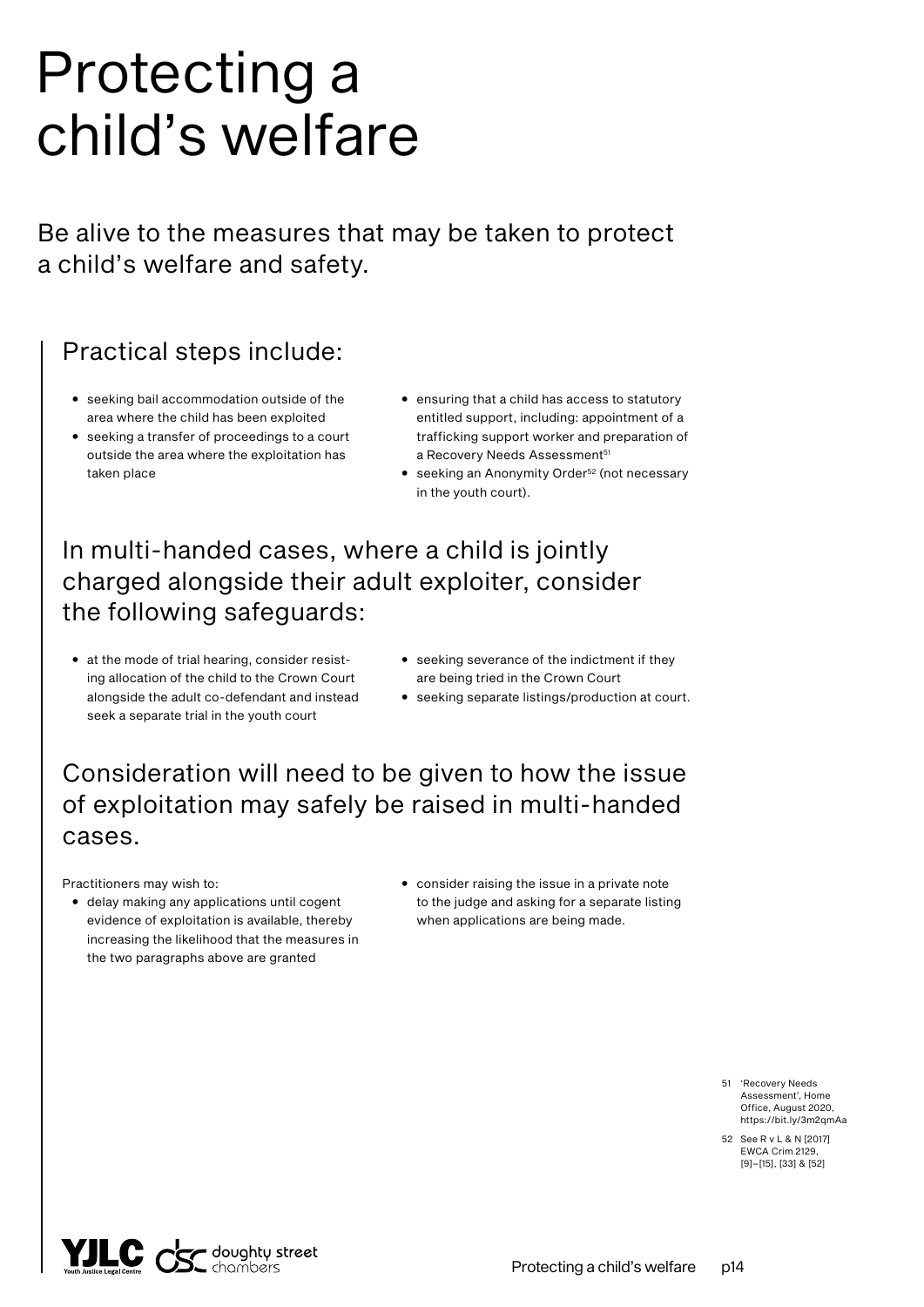# Prosecution

It is not uncommon for a child to be prosecuted notwithstanding cogent evidence of their exploitation and/or before the issue has been determined by the NRM.

### Delay in NRM decision

There are often lengthy delays in the SCA reaching a CG determination. Practitioners should be aware of the following matters:

- The duty is on the defence to be proactive in chasing the NRM decision.<sup>53</sup>
	- Dialogue between defence representatives and the SCA is essential.<sup>54</sup>
	- The defence should consider asking the SCA to name the date by which they will review the referral.
- The SCA's failure to make a timely decision may be amenable to judicial review.
- A judge (youth court or Crown Court) may be prepared to state that a witness summons for the decision-maker's attendance at court (to explain any delay) will be issued unless a decision is made by a set date.

### Case management implications

In R v HHD<sup>55</sup> the Court of Appeal laid down the following guidance for the progression of cases where the SCA has not reached a CG decision:

- 1. It is important that, wherever possible, those who may be victims of trafficking are identified before any plea is taken at court [para 21].
- 2. Should the matter be raised at the first hearing, the judge will need to determine, as a matter of judgment on the facts of the individual case, whether a defendant is a potential

credible victim of trafficking. If so determined, the case should be adjourned for a referral to be made. This should take 45 days but in practice may be considerably longer [para 23].

3. In such cases, the usual stage timetable for case progression under Better Case Management in the Crown Court and Transforming Summary Justice in the Magistrates' Court cannot apply and stage dates will need to be altered to accommodate the referral [para 24].

### Practical advice

The following practical guidance emerges from the decision in R v HHD:<sup>56</sup>

- If the case is likely to be allocated to the Crown Court, the Better Case Management form<sup>57</sup> should be completed to indicate to all parties that a s45 defence is being explored by way of a NRM referral.
- If the case is likely to be allocated to the youth court, a plea should not be entered until the NRM determination has been reached. The trial preparation form should identify the issue.
- In the Crown Court, Stage 2 (defence response) should not become due until a final NRM determination has been reached. This may necessitate several applications to extend it, which could be granted administratively.
- In the youth court, the standard case management directions should be adapted along similar lines.
- The time between receipt of the NRM decision and the date of arraignment/plea taken should be tailored to ensure that there is sufficient time to make representations as to the decision to prosecute.
- 53 See R v L & Ors [2013] EWCA Crim 991. The CPS is under an equivalent duty. They will be expected to proactively chase the NRM and typically will do so via the OIC
- 54 Defence representatives should take a signed authority from the child enabling them to communicate directly with the SCA
- 55 [2018] EWCA Crim 2995
- 56 [2018] EWCA Crim 2995
- 57 'Case sent to the Crown Court for trial – case management questionnaire' (cm025), available from [https://](https://bit.ly/2HuiZm3) [bit.ly/2HuiZm3](https://bit.ly/2HuiZm3)

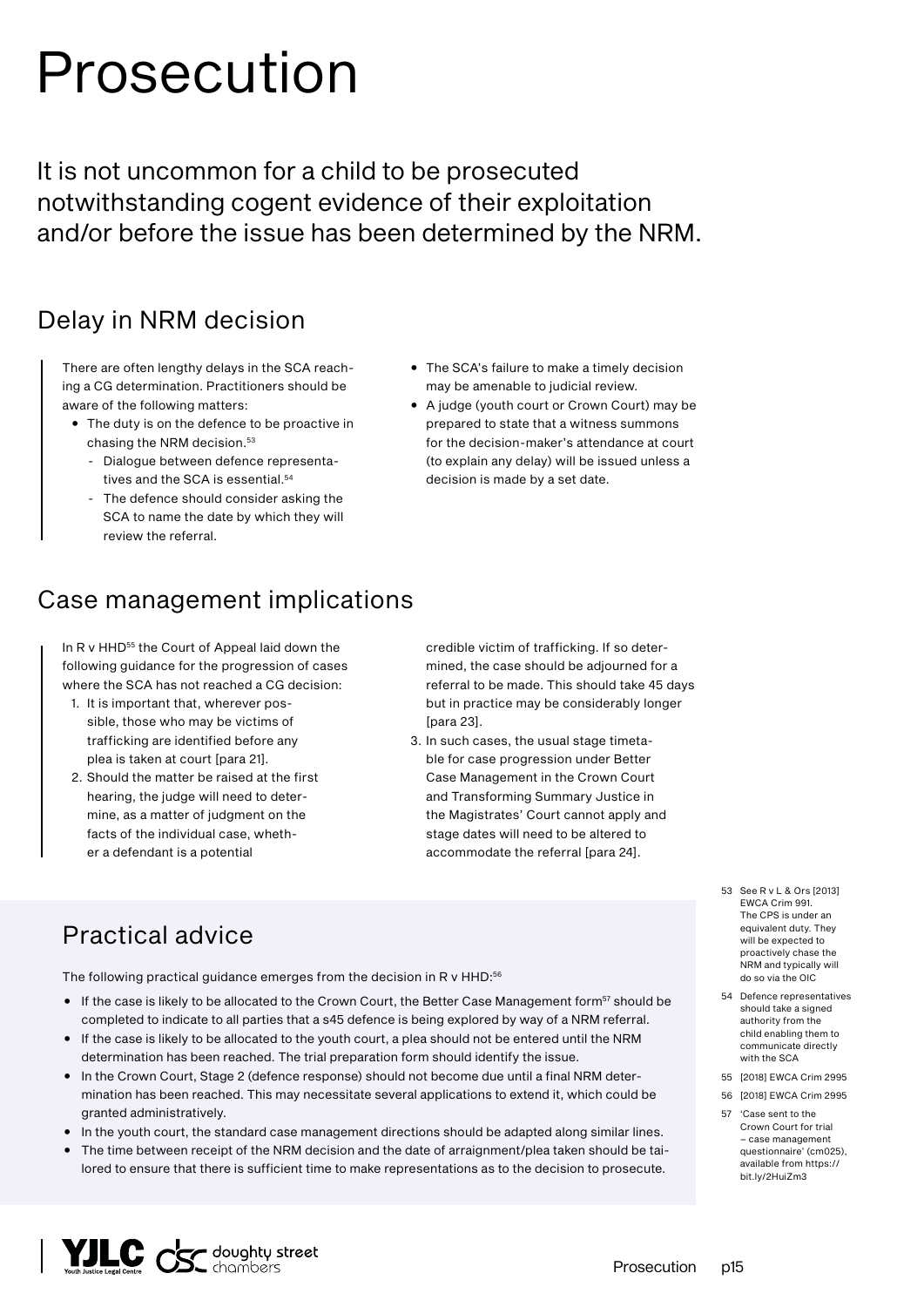### Defences

### Abuse of process

Before February 2019, practitioners would routinely apply to stay prosecutions against exploited children as an abuse of process. The judgment of the Court of Appeal in DS<sup>58</sup> suggested that the issue is now 'unquestionably' for the jury to resolve, given the availability of the s45 defence.

The decision in DS<sup>59</sup> was approved in relation to an eighteen year old appellant in the case of  $A,60$ where the Court of Appeal rejected an argument that despite the decision in DS there remained scope for an abuse of process argument to be advanced, particularly in circumstances where the offence does not engage the s45 defence.

However, in AAD,<sup>61</sup> the Court of Appeal (the VP presiding) disapproved of the comments in DS that suggested that there was no room for an abuse of process argument in the light of s45. It found as follows at [142]:

1. The limb two abuse of process jurisdiction remains available in principle in all VOT cases following the 2015 Act, and whether or not they are Schedule 4 cases.

- 2. Such jurisdiction is "special" only in the sense that it falls to be exercised in the context of a particular sensitivity required to be ap plied to VOT prosecutions, having regard to international obligations and specific CPS guidance. The core requirements of unfairness and oppression and illegality (inherent in almost every limb two case) remain central to applications for a stay in a VOT context.
- 3. Mere disagreement with a decision to prosecute, following due regard given by the prosecution to the CPS guidance and to any conclusive grounds decision, gives no basis whatsoever for an application for a stay. Decisions to prosecute are for the CPS. Decisions on disputed facts or evaluations of fact are for the jury.
- 4. If (in what will be likely to be a most exceptional case) there has been a failure to have due regard to CPS guidance or if there has been a lack of rational basis for departure by the prosecution from a conclusive grounds decision then a stay application may be available. It will then be assessed by the court, by way of review on grounds corresponding to public law grounds.

### The s45 MSA 2015 defence

This is not a comprehensive summary of the elements of the s45 defence. Rather, distilled below are key matters to be aware of.

#### 1. For a child defendant, there is no need to prove compulsion.<sup>62</sup>

#### 2. Admissibility of NRM decision:

The facts of a positive Conclusive Grounds Decision and the SCA's reasons for it (formally known as the full minute of the decision) are not admissible under the provisions relating to expert evidence.<sup>63</sup>

- 58 R v DS [2020] EWCA Crim 285
- 59 R v DS [2020] EWCA Crim 285
- 60 R v A [2020] EWCA Crim 1408
- 61 R v AAD, AAH and AAI [2022] EWCA Crim 106
- 62 s45(4) MSA 2015
- 63 R v Brecani [2021] EWCA crim 731

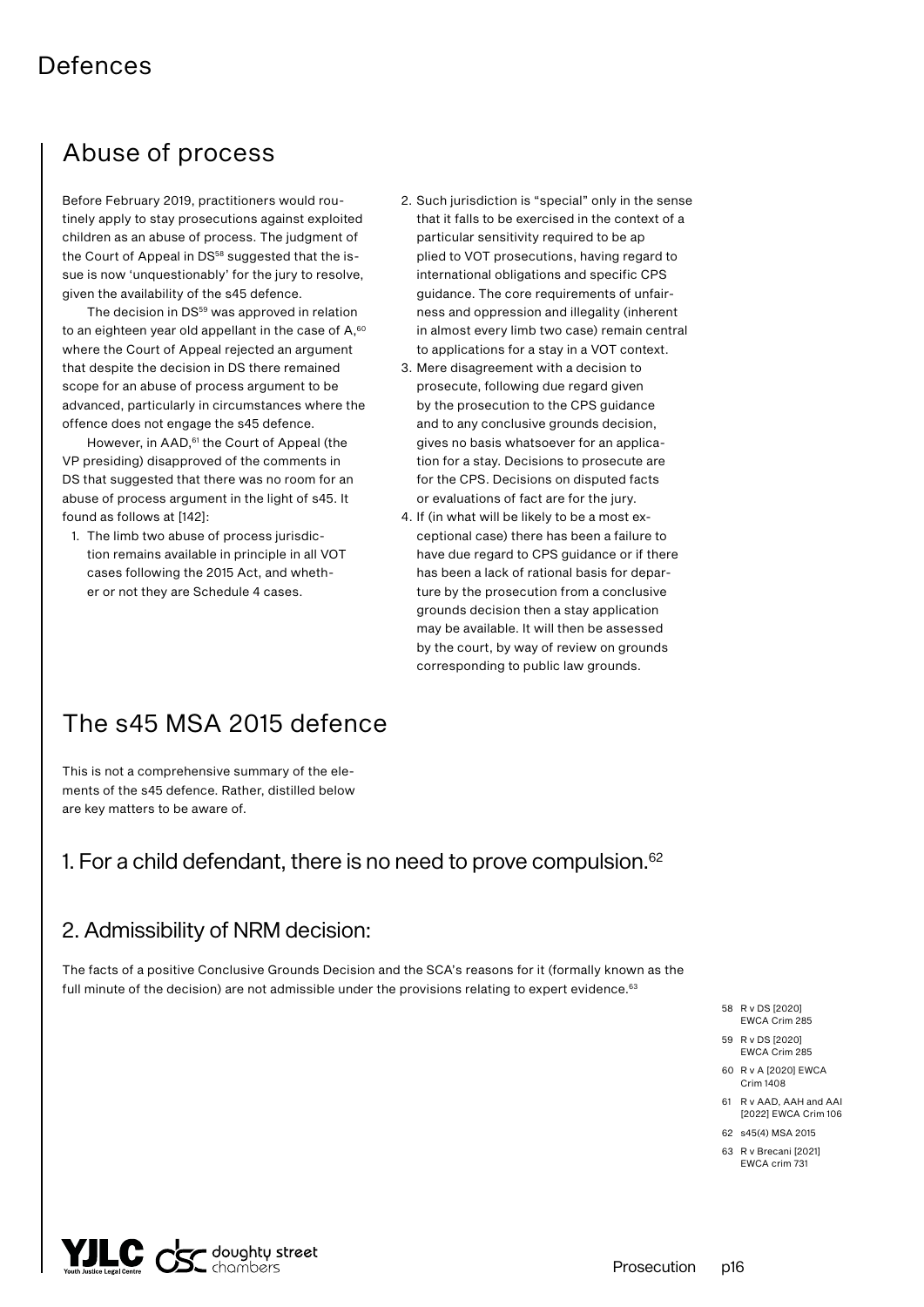### Duress

The common law defence of duress (a defence to all crimes except murder, attempted murder and treason) may be advanced where the offence is excluded by Sch4 MSA 2015.

The Court of Appeal has decided that 'it is not necessary' to adapt the law of duress so that it matches s45 MSA 2015 for those not entitled to its protection.64

The traditional elements of the duress defence therefore apply. There will need to be a:

- threat of death or grievous bodily harm, effective at the time when the crime is committed, to either the defendant or someone whose safety the defendant would reasonably regard themselves as responsible for, and
- the threat is sufficiently grave to cause a sober person of reasonable firmness, sharing the defendant's characteristics and placed in the same situation as the defendant, to act in the same way as the defendant (the 'objective test'). 65

As regards 'relevant characteristics', the following principles from R v Bowen apply:<sup>66</sup>

- 'The mere fact that the [defendant] is more pliable, vulnerable, timid or susceptible to threats than a normal person' is not relevant. [D166]
- 'The defendant may be in a category of persons who the jury may think less able to resist pressure than people not within that category.' Obvious examples are characteristics such as age, sex, pregnancy or serious physical disability, which may inhibit self-protection. Another important example is a recognised mental illness or psychiatric condition, such as post-traumatic stress disorder leading to learned helplessness. [E166]
- 'Characteristics due to self-induced abuse, such as alcohol, drugs or glue-sniffing, cannot be relevant.' [G166]
- 'Psychiatric evidence may be admissible to show that the accused is suffering from some mental illness, mental impairment or recognised psychiatric condition provided persons generally suffering from such condition may be more susceptible to pressure and threats ...' [G166 – A167]

### Practical advice

Expert psychiatric and psychological evidence, addressing any relevant characteristics, is likely to assist the court in understanding the nexus between the characteristic and the child's conduct.

### Sentence

In the event that an exploited child (a) insists on entering an informed guilty plea, or (b) has a defence relating to their exploitation rejected by a court or jury, the following principles emerge from the authorities:

- 1. A child's status as a victim of exploitation is a matter that reduces their culpability and therefore justifies a reduction – which can be substantial – in terms of sentence. $67$
- 2. A discount in sentence should be awarded even in circumstances where the child's offending is (as far as the court is concerned) independent of the matter for which they are being sentenced. By way of example, in LM68 the Court of Appeal reduced the appellant's sentence by half to reflect her previous VoT status, despite the exploitation being independent of her offending on the matter for which she was sentenced. The sentencing judge had accepted that the defendant was a VoT in the past, and the Court of Appeal concluded that 'fairness requires that she be dealt with on that basis'.
- 64 R v VSJ [2017] EWCA Crim 36
- 65 [17-107]–[17-110] Archbold Criminal Practice 2021
- 66 R v Bowen [1996] 2 CrAppR 157
- 67 See R v N [2019] EWCA Crim 984, para20; R v LM [2010] EWCA Crim 2327, para47; R v L [2013] EWCA Crim 991, paras 14, 63;R v S (G) [2018] EWCA Crim 1824, para 59
- 68 [2010] EWCA Crim 2327, para 47

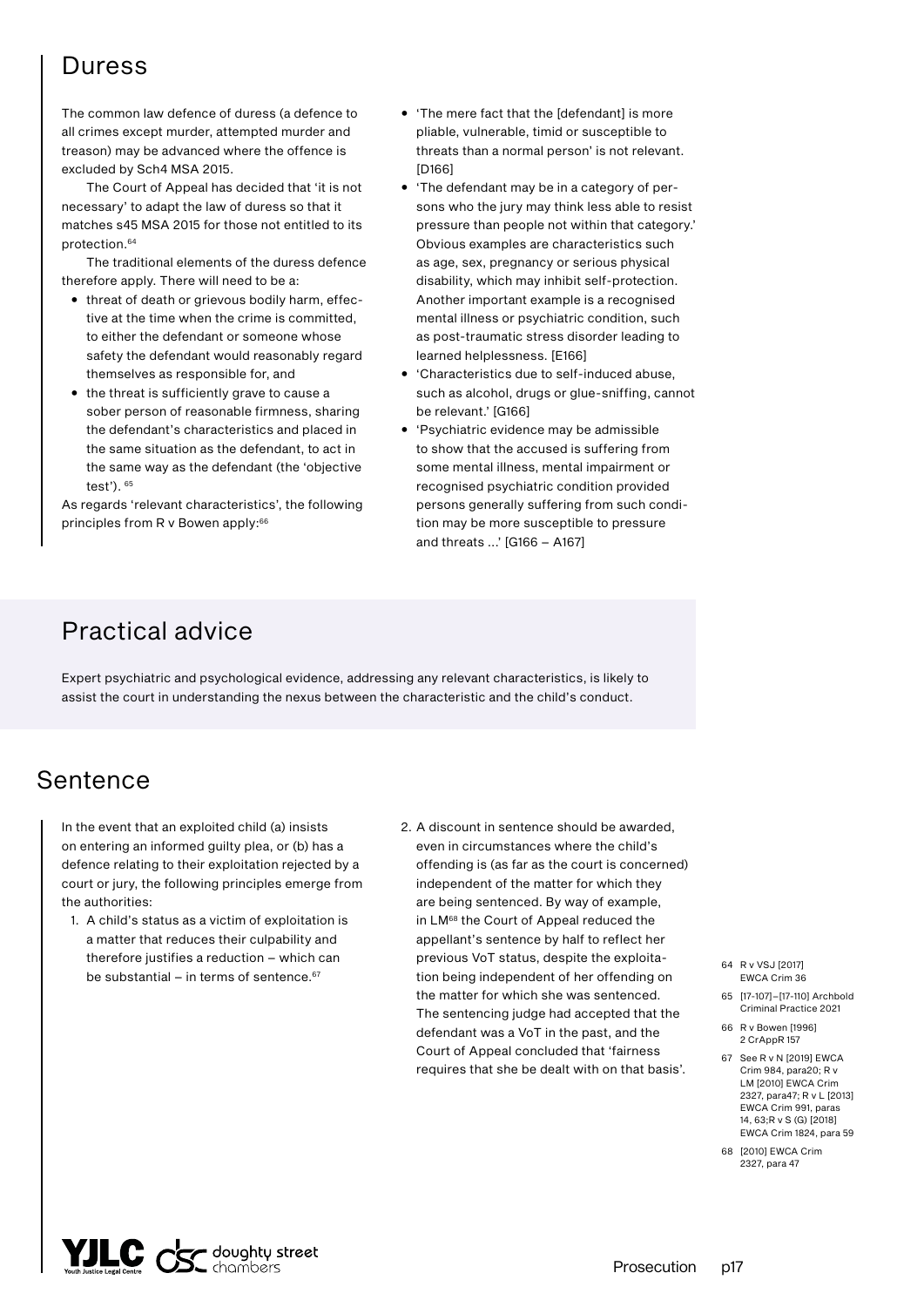# Appeal

Fresh evidence of exploitation provides the most common basis for appeals against conviction.

### Route of appeal

The route of appeal will be determined by the mode of trial and/or plea.

- Following conviction after trial in the youth court:
	- appeal against conviction to Crown Court based on fresh evidence,
- Following guilty plea in youth court:
	- referral to the Criminal Cases Review Commission (CCRC).
- Guilty plea or conviction after trial in Crown Court:
	- Sole avenue of appeal is to the Court of Appeal.

Practitioners should also remember that a case can be referred to the CCRC where the conventional avenues of appeal have been exhausted.

Typically, a post-conviction CG decision will provide the fresh evidence on which appeals are brought.

### Appeal to Court of Appeal

The Court of Appeal has the power to quash a conviction as unsafe where identification of a child's exploitation occurs after conviction.<sup>69</sup>

In their analysis of whether a conviction is unsafe, the Court of Appeal will:

1. Assess the safety of the conviction in the light of clear CPS guidance to the effect that there must be proper inquiries and use of the NRM process before a plea is entered.

2. Consider the post-conviction SCA decision and use it as a tool to assess the safety of a person's conviction. Whilst a positive CG is not admissible at trial it is admissible on appeal. This was confirmed in AAD.

> 69 R v S (G) [2018] EWCA Crim 1824, para 59

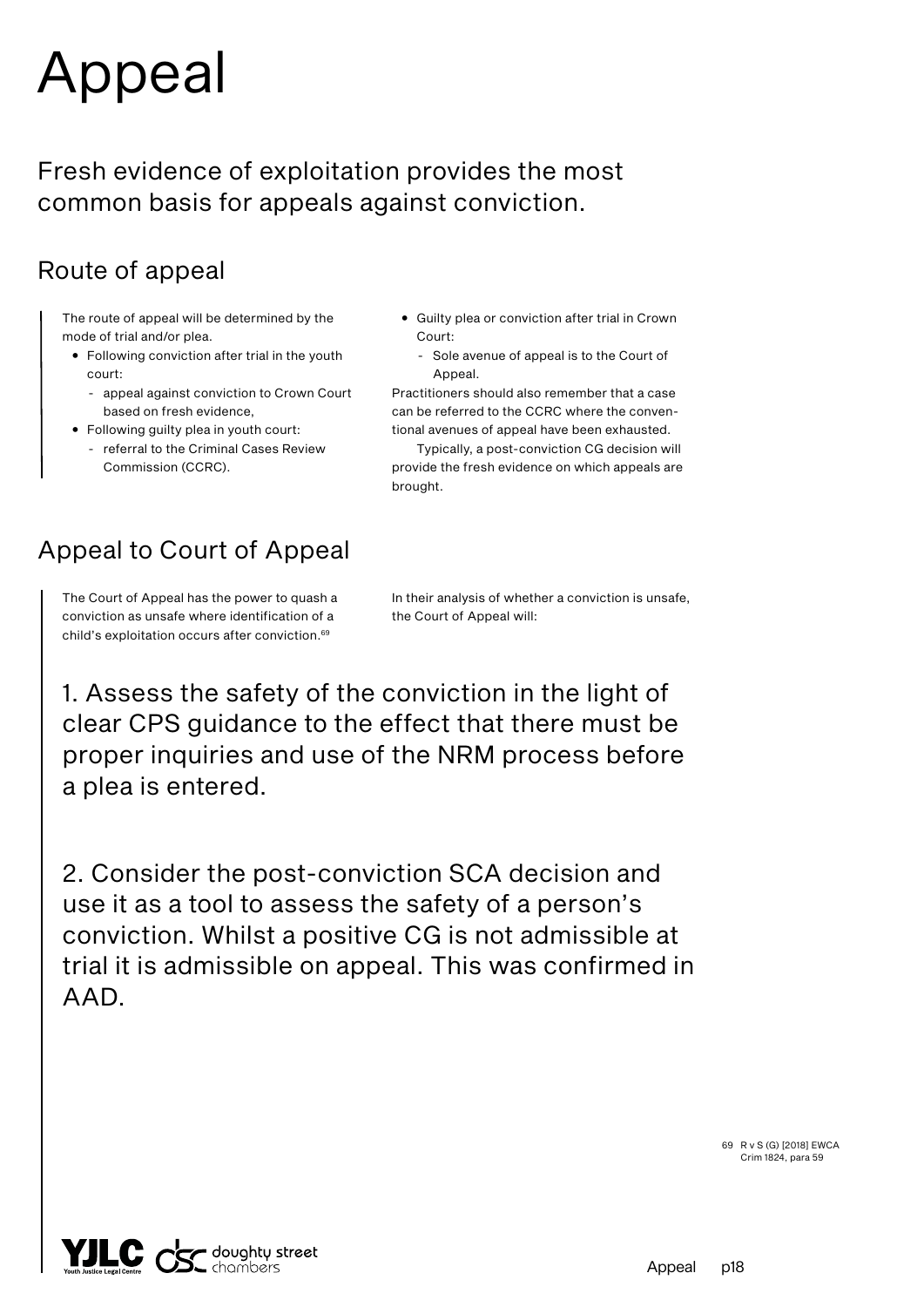3. Assess whether the appellant could have or should have been advised as to the availability of a statutory defence in relation to their circumstances.

In practical terms this means that the Court of Appeal will scrutinise the following issues:

- Were there clear indicators of exploitation that were not identified by the defence representatives?
- Was the child advised on the availability of the statutory defence or duress? If not, why not?

4. Apply the CPS four-stage review test, including determining whether a s45 defence would have applied and/or whether it would have been in the public interest to prosecute.

5. In out-of-time appeals that pre-date the introduction of the statutory defence, the court will consider whether the defendant's Article 26<sup>70</sup> and Article 8<sup>71</sup> rights were properly considered and advised upon, the impact of fresh evidence relating to exploitation and whether the prosecution would have been maintained and / or the indictment would have been stayed.72

- 70 Article 26 (nonpunishment provision), Council of Europe Convention on Action against Trafficking in Human Beings, May 2005
- 71 Directive 2011/36/EU of the European Parliament and of the Council of 5 April 2011 on preventing and combating trafficking in human beings and protecting its victims, and replacing Council Framework Decision 2002/629/JHA
- 72 See, for example, R v JXP [2019] EWCA Crim 1280

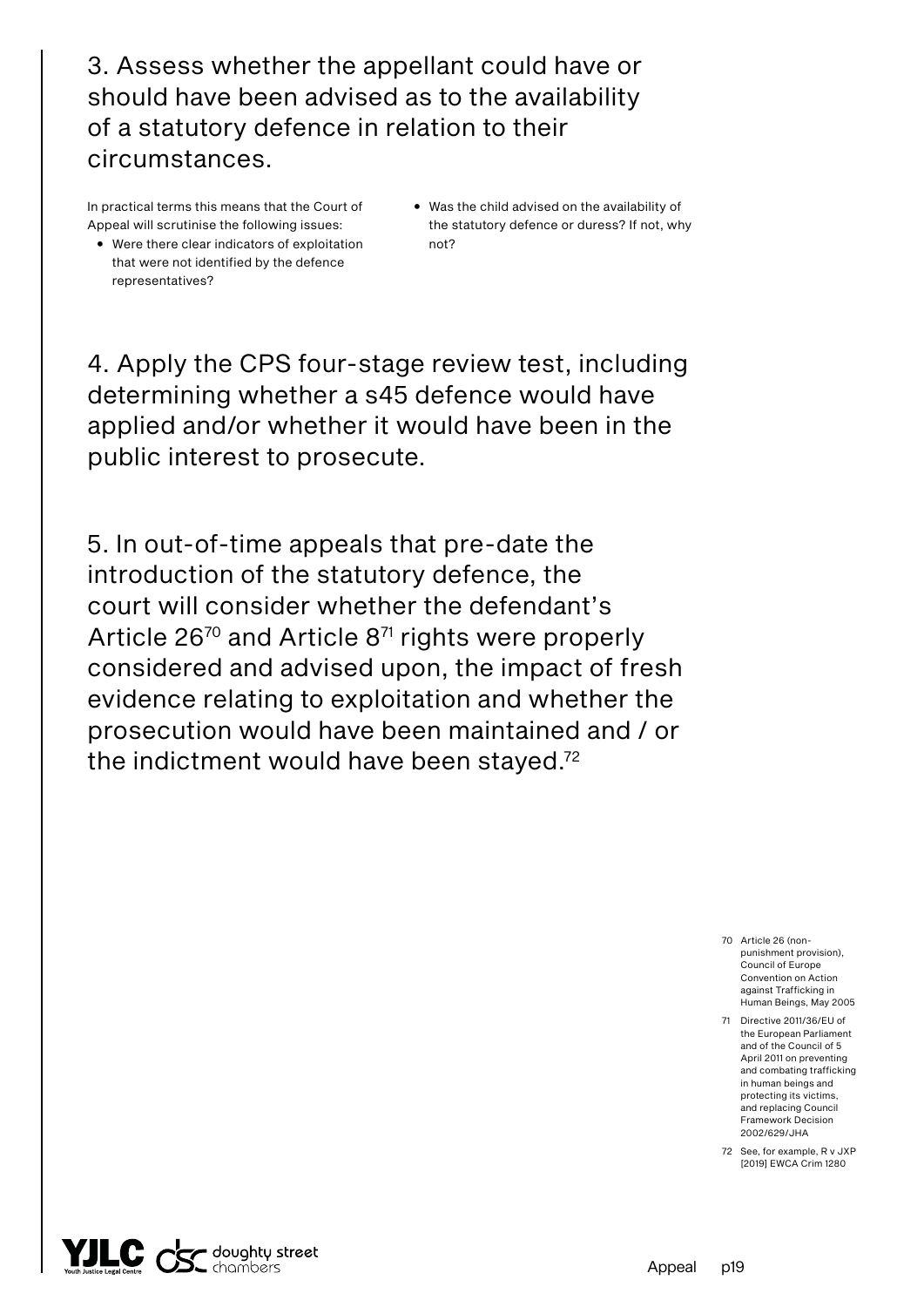### Resources

### General

- National Crime Agency National Briefing Report 'County Lines Violence, Exploitation & Drug Supply 2017', NCA, November 2017
- National Crime Agency Intelligence Assessment 'County Lines Drug Supply, Vulnerability and Harm 2018', NCA, January 2019
- CPS Legal Guidance 'Human Trafficking, Smuggling and Slavery', CPS, updated 30 April 2020
- Home Office Guidance 'Criminal Exploitation of Children and Vulnerable Adults: County Lines', Home Office, published 11 July 2017, updated 7 February 2020
- 'Modern Slavery Bill Factsheet: Defence for victims (Clause 45)', Home Office, November 2014
- 'Modern Slavery Act 2015 Statutory Guidance for England and Wales', Home Office, version 1.01, April 2020
- 'Human Trafficking: Practical Guidance', Home Office, 2013 for guidance on indicators of trafficking
- 'Safeguarding Children and Young People from Sexual Exploitation: Supplementary guidance to Working Together to Safeguard Children', HM Government, 2009
- Law Society's Practice Note 'Criminal prosecutions of victims of trafficking', Law Society, 2 December 2019
- 'County Lines Exploitation: Practice guidance for Youth Offending Teams and frontline practitioners', Ministry of Justice, published 15 October 2019, updated 6 January 2020
- 'Human Trafficking Indicators', United Nations Office on Drugs and Crime
- 'Human Trafficking and Modern Slavery Law and Practice', Southwell, Brewer & Douglas-Jones, Bloomsbury, 2020

### National Referral Mechanism referral

There is child-specific guidance and forms for making referrals:

- 'Modern slavery victims: referral. Guidance on referring potential victims of modern slavery/human trafficking to the national referral mechanism', Home Office and UK Visas and Immigration, published 5 August 2010, updated 16 November 2020, https://bit.ly/39bJJ6g
- 'Recovery Needs Assessment (RNA)', Home Office, version 2.0, August 2020
- 'Victims of modern slavery Competent Authority guidance', Home Office, version 3.0, March 2016
- 'National Referral Mechanism: guidance for child first responders', Home Office, version 2.0, March 2016

### Relevant international principles

- Article 4 (prohibition of slavery and forced labour) of the European Convention on Human Rights (ECHR)
- Article 26 (non-punishment provision) of the Council of Europe Convention on Action against Trafficking in Human Beings (Anti-Trafficking Convention)
- Article 8 (non-prosecution or non-application of penalties to the victim) of EU Anti-Trafficking Directive 2011/36/EU
- United Nations Convention on the Rights of the Child (UNCRC)